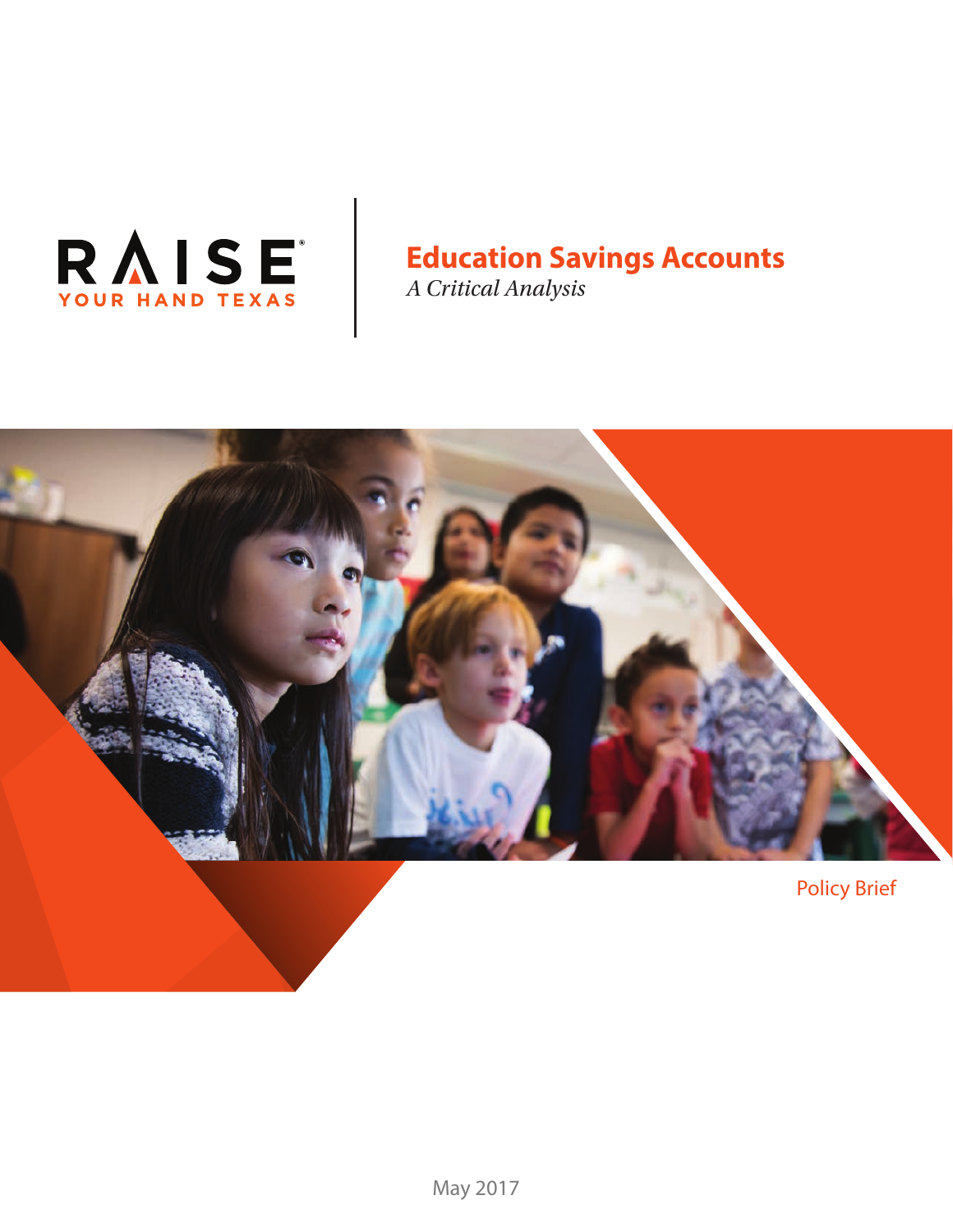# Table of Contents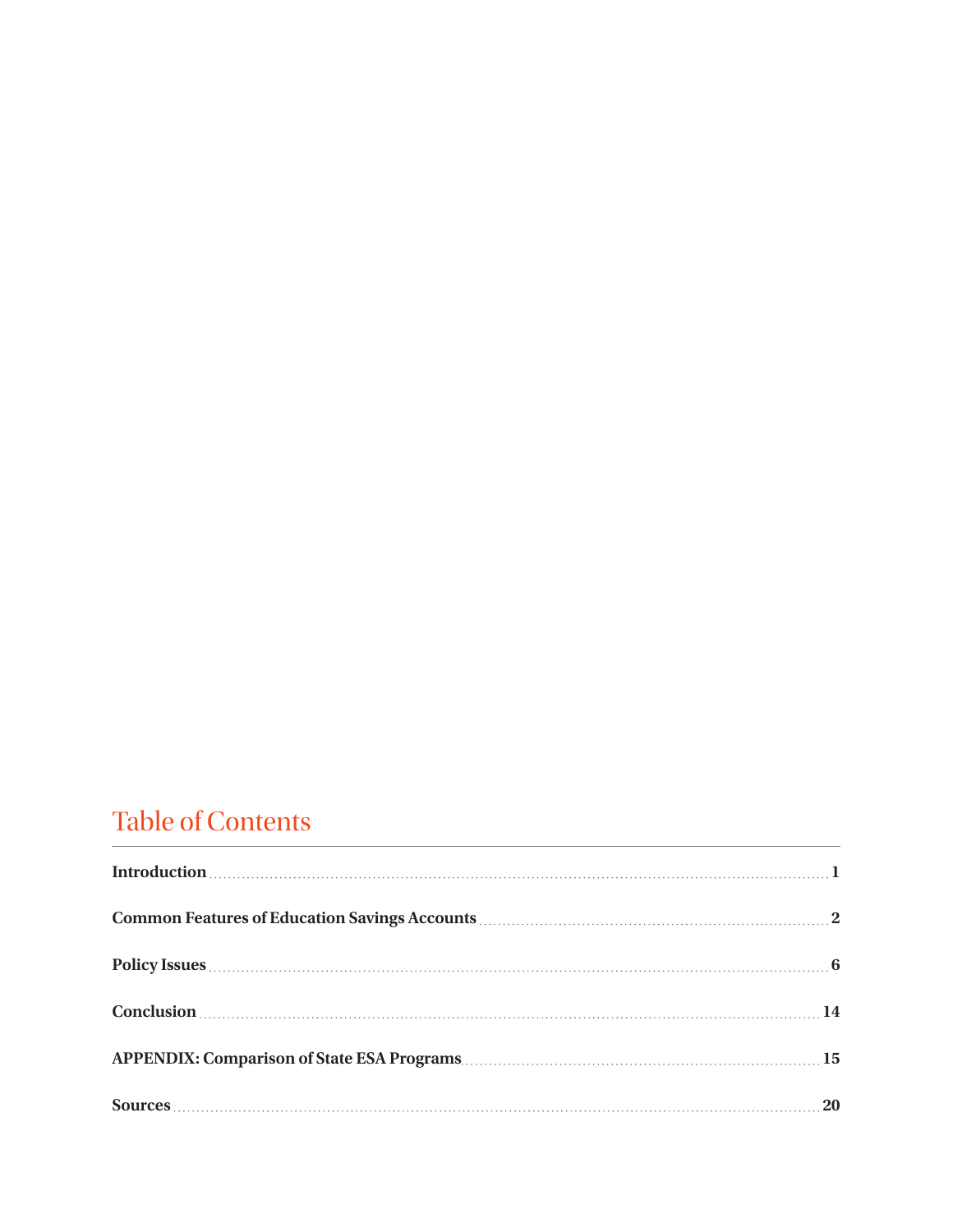# **Introduction**

Education savings accounts (ESAs) have been variously hailed as both a "voucher on steroids" <sup>1</sup> and the "iPhone of the school choice movement."<sup>2</sup> Unlike the iPhone, however, this "innovation" is neither widely adopted nor proven, and has the distinct potential to cause harm.

As of this writing, ESAs have been authorized in five states: Arizona, Florida, Nevada,\* Tennessee, and Mississippi. Because the remaining programs were adopted more recently, there is little to no experience operating ESA programs beyond Arizona, which adopted the nation's first ESA program in 2011. Consequently, there is little evidence to suggest ESAs represent an effective policy response to the challenge of creating quality educational choices for students.

Instead, what limited evidence does exist runs directly counter to proponents' claims that ESAs will lead to customized education solutions that will provide superior educational opportunities for low-income families and students. The reality is ESAs systematically reduce the availability of financial resources to support education, provide a taxpayer-funded subsidy for unaccountable private schools and commercial vendors, and primarily benefit more affluent students and families, some of who would have attended private school without the subsidy.

Proponents of ESAs nonetheless seek to create a false sense of momentum around these programs and to cherry-pick very mixed evidence from other school voucher programs to make up for the lack of actual data or research on ESA programs.

This report seeks to: (1) provide policymakers with a comparative analysis of ESA programs in the small handful of states where they have been adopted to provide a better understanding of the structural elements of ESA programs to date; and (2) highlight significant policy concerns regarding ESAs and their potential adverse impact on students, public education, and efforts to create high-quality, accountable educational choices for students and families.

# **Education Savings Accounts (ESAs):**

- Provide little or no transparency and zero effective accountability for educational programs and outcomes;
- Are not supported by any existing peer-reviewed research linking ESAs to improved academic outcomes for students despite selective misreading by proponents of other school voucher research;
- Adversely impact fairness in access to educational opportunity and fail to support economically disadvantaged students and families;
- Endanger the rights of students with disabilities; and
- Create heightened risk of fraud and abuse using taxpayer funds.

<sup>\*</sup> Although the Nevada program has yet to be implemented as the funding mechanism was struck down by the Nevada Supreme Court (Schwartz v. Lopez, 132 Nev. Advance Opinion 73 (Nev. 2016)), we elected to include Nevada for purposes of this analysis because this model has been widely cited in policy and legislative discussions regarding ESA legislation.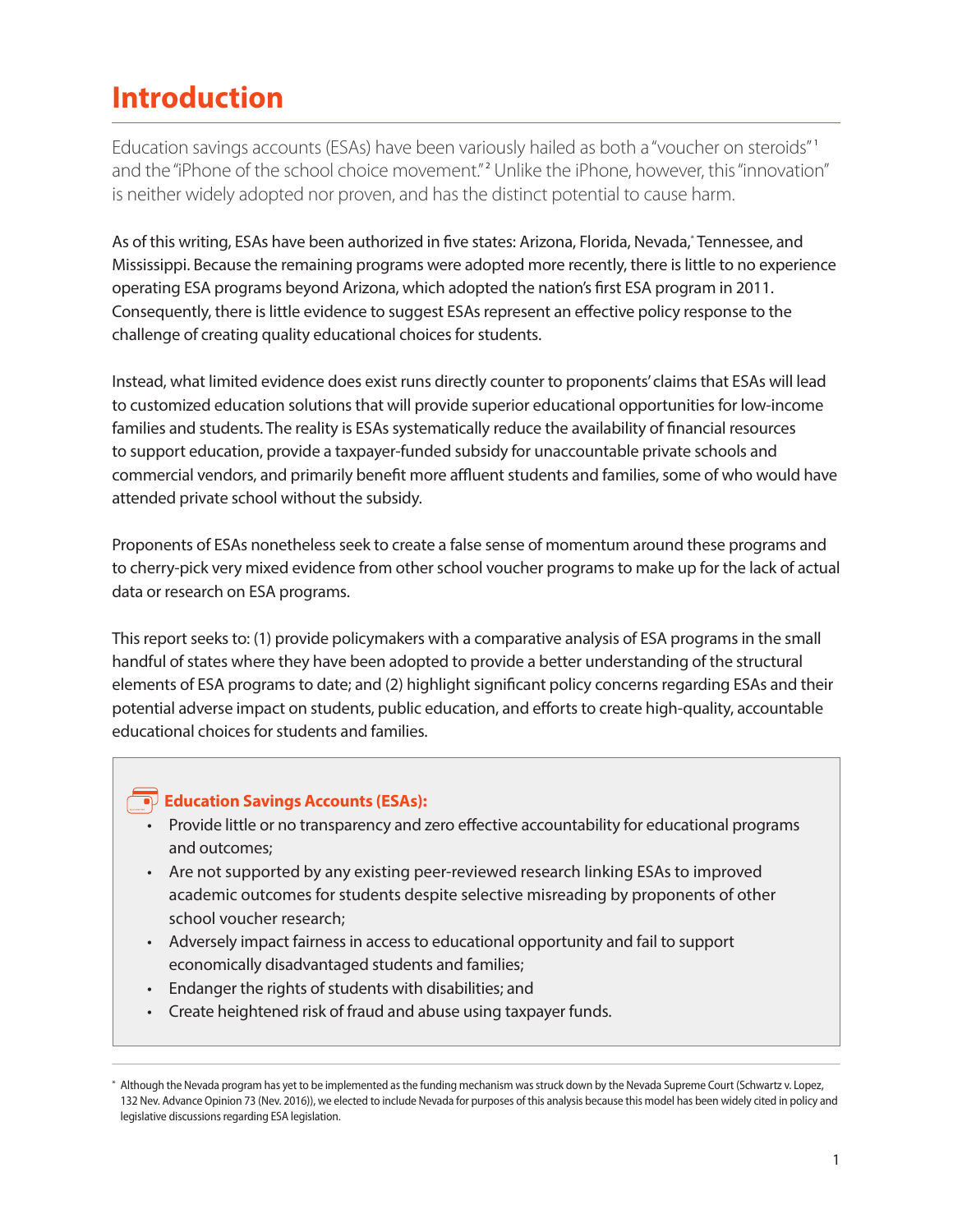# **What is an ESA?**

In its simplest terms, an ESA is a state-funded account established for qualifying students who elect to participate in the program instead of attending public school. Account funds can be used toward private school tuition or to pay for an array of products and services from private vendors that include virtual courses, tutoring, and curriculum materials.

Arizona authorized the first ESA program in the nation in 2011. Today, Arizona remains the only state with any significant experience operating an ESA program. Florida did not enact its version of the ESA program until 2014, and the remaining three states–Tennessee, Mississippi and Nevada–did not follow until 2015. Mississippi and Tennessee are only now beginning to implement their programs, and Nevada's program is on hold as of this writing following a ruling by the Nevada Supreme Court finding the funding mechanism for the program did not comply with state constitutional requirements.

# **Student Eligibility**

Of currently authorized state ESA programs, the Nevada and Arizona programs have the broadest student eligibility while the Florida, Tennessee, and Mississippi programs are targeted to students with disabilities.

### **Arizona**

Although Arizona's program began in 2011 as one targeted to students with disabilities, the Arizona legislature dramatically expanded eligibility in successive years to include:

- Children of active-duty military families (2012);
- Children in foster care or who have been adopted or placed with a permanent guardian (2012);
- Students attending a public school or district rated "D" or "F" under the state accountability system, or entering kindergarten and residing within the attendance boundary of such a school (2012);
- Siblings of eligible students (2014);
- Preschool children with special needs (2014);
- Students on Native American reservations (2015); and
- Students with parents who are legally blind, deaf or hearing-impaired (2016).

As this report was going to press, Arizona passed an additional expansion of its ESA program that was signed into law on April 7, 2017, that will phase in eligibility to make all Arizona students eligible to apply for an ESA, although enrollment is capped. The phase-in of eligibility under the recent expansion will operate as follows:

- 2017-2018 school year: children who currently attend or are eligible to attend a public school in a kindergarten program or grades 1, 6 or 9;
- 2018-2019 school year: children in grades 2, 7 or 10;
- 2019-2020 school year: children in grades 3, 8 or 11; and
- 2020-2021 school year: children in any of grades 4, 5 or 12.

In addition to the above requirements, a student must have attended an Arizona public school for at least 100 days of the prior fiscal year before to applying to the program. Excepted from the 100-day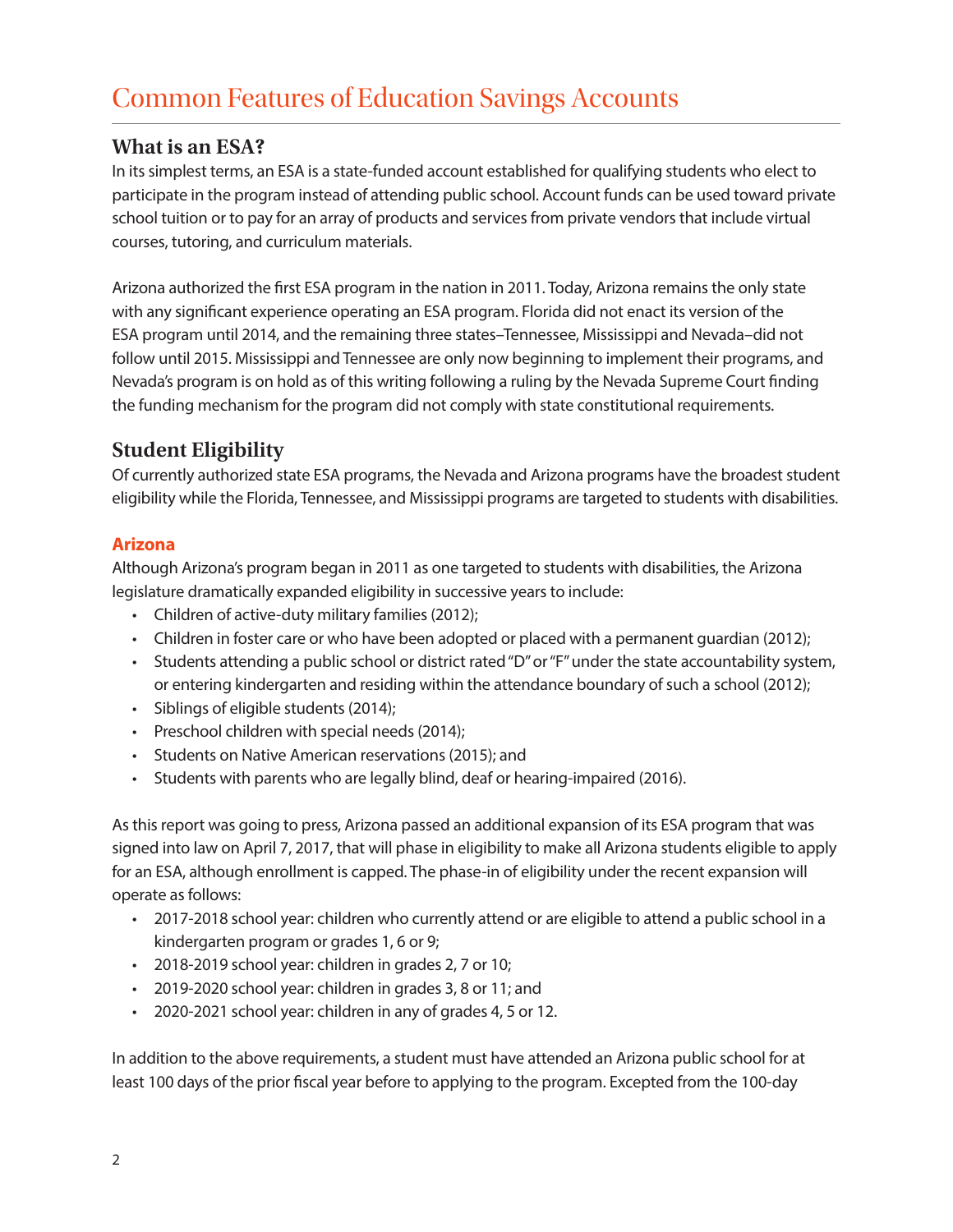attendance requirement are children entering kindergarten who satisfy one of the requirements above, children eligible for or attending a preschool for children with disabilities, children with disabilities eligible to receive funds from a non-profit School Tuition Organization (STO), and children who previously participated in the ESA program.

Arizona limits annual growth of the program to .5% of the prior year's total enrollment of district and charter school students (estimated at 5,500 students annually), although this cap expires in 2022. Enrollment will be capped at 2021-2022 levels (estimated at 30,000 students) in Fiscal Year 2023, although some advocacy groups in Arizona have already indicated their intent to seek repeal of the cap.<sup>3</sup>

Arizona's program has grown from 144 students in 2012 to 2,212 students in 2016 with estimated distributions of \$25.8 million for the most recent year.4 The Arizona Department of Education estimated 3,100 students enrolled in the ESA program at a cost of \$46 million in approved applications for FY 2017.5

### **Nevada**

Nevada's ESA program, adopted in 2015, represents both the most recent and the most expansive ESA program in the nation. Nevada's "universal" ESA program is potentially applicable to any student between the ages of 5 and 18 residing in the state provided that the student has attended public school in the state for 100 consecutive days in the period immediately preceding application for an ESA account. Excepted from this requirement are children 5-7 years old and children of members of the military on active duty.

### **Other States**

Eligibility for the remaining ESA programs in Mississippi, Tennessee, and Florida is targeted to students with disabilities. Generally, these ESA programs require: (1) a student be a resident of the state; (2) with a disability as defined in statute; and (3) have an Individualized Education Plan (IEP) in place. While most programs require an active IEP, Mississippi will accept an IEP that has been active within five years.<sup>6</sup> Participation in Mississippi's program was limited to 500 students in the 2015-2016 school year with new enrollment limited to 500 additional students in each subsequent year. Of programs targeted to students with disabilities, only Tennessee has a prior public school attendance requirement of two semesters immediately prior to participating in the ESA program unless the student is entering kindergarten, moved to the state within the last six months, or previously participated in the program.

# **Funding**

Funding for ESA programs is generally set at some percentage–often 90 percent–of a specified amount tied to the state's school finance system with the remainder going to pay for administrative expenses for the program and a small portion being retained in the general fund.

#### **Florida**

Florida sets the award amount at 90 percent of the per-student amount that the student would have generated for their local district under the formula taking into account grade, county of residence, and disability. Florida estimates average annual awards for its program at \$10,000.7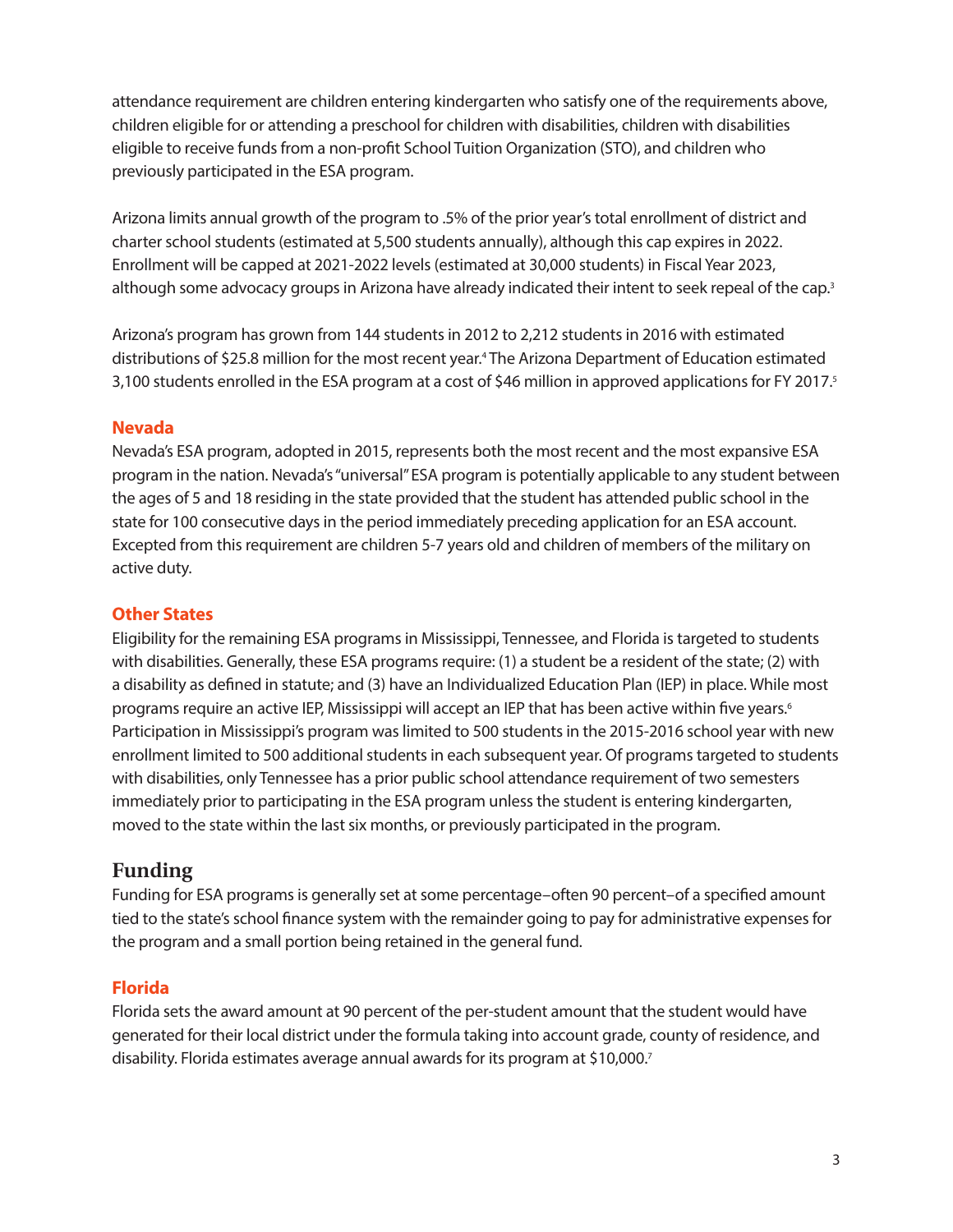### **Arizona**

Arizona initially used a funding approach similar to Florida's, but subsequently amended its statute to provide that students participating in the ESA program receive 90 percent of the base student amount multiplied by any applicable weights and additional assistance as if that student were attending a charter school. Arizona's awards for FY 2016 ranged from \$2,900 to \$31,500 per enrolled child with 40 percent of these awards at amounts of \$10,000 or greater.8

Beginning in 2017, Arizona's funding will be based on 90% of the funding that the student would have generated based on whether they previously attended a district or charter school, or the district the student would have attended if they are eligible for kindergarten. Low-income students, defined as children who are wards of the court or whose family income does not exceed 250% of the Federal Poverty Guidelines for that year, will receive 100% of the base level funding and additional assistance that the child would have generated at their prior school.

### **Tennessee**

Tennessee's program awards an amount equal to 96 percent of the per-pupil state and local funds generated through the state's funding formula for public education for the district plus any special education funding the student would be entitled to receive under the IEP. The average anticipated award amount is \$6,300.9

### **Nevada**

Nevada's yet-to-be-implemented ESA program would award 100 percent of the statewide average base amount per student (approximately \$5,700 according to the State Treasurer) to families earning less than 185 percent of the federal poverty level, with all other students eligible to receive 90 percent of that amount.<sup>10</sup>

### **Mississippi**

Rather than utilizing a percentage of a formula-generated amount, Mississippi's ESA program specifies a maximum award amount of \$6,500, subject to annual adjustments in the base student cost. The annual award amount for 2016-2017 was \$6,637.11

# **Eligible Uses**

ESA programs are touted for the ability to use the state-funded amounts for not just private school tuition, but for a broader range of educational products and services provided by private schools, tutors, therapists, and vendors. A more detailed comparison of eligible uses for funds awarded under ESA programs can be found in the Appendix.

While there are some variations in eligible uses for the funds across ESA programs, all programs include:

- unrestricted tuition and fees at a private school or private virtual (online) school;
- textbooks and curricula or other instructional materials;
- tutors or tutoring services;
- fees for national norm-referenced tests, advanced placement exams, or college admissions exams; and
- therapies or other specialized services for students with disabilities.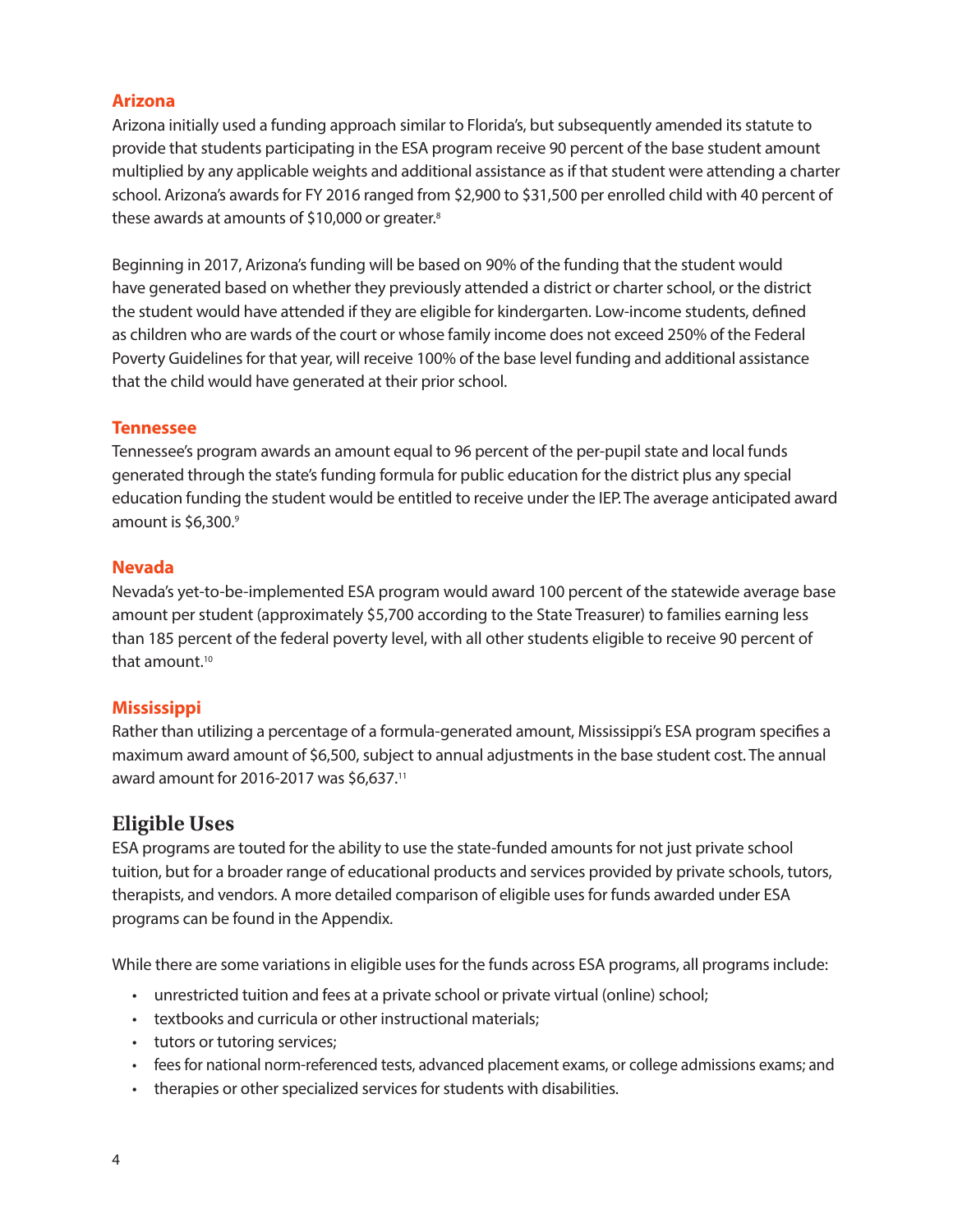Some states such as Tennessee, Mississippi, and Nevada allow funds to be used for transportation by a fee-for-service transportation provider with Nevada limiting such expenditures to \$750 per year. Arizona and Florida do not allow the use of ESA funds for transportation. The use of ESA funds for computer hardware is allowed by Nevada, Florida, Tennessee, and Mississippi, but not Arizona.

Florida and Tennessee allow a student to deposit unused ESA funds in a college savings account while Nevada and Mississippi do not. Arizona originally allowed ESA funds to be deposited in a college savings account, but recently repealed the provision in legislation adopted in April 2017.

# **Transparency, Oversight, and Accountability**

Beyond prohibitions on outright fraud or failure to comply with program requirements, no existing ESA program requires any state accountability for educational outcomes under the program as is required for district or charter schools. Indeed, every existing ESA statute contains a provision explicitly disavowing any oversight or regulation of private schools.

As is discussed at greater length elsewhere in this report, only Nevada and Florida require any transparency on student performance on standardized assessments. No program contains any sanctions or ability to exclude a provider for poor performance.

*[N]o existing ESA program requires any state accountability for educational outcomes under the program as is required for district or charter schools.*

What protections ESA programs do have are much less extensive than the financial accountability and transparency required of public schools and are intended to address and prevent fraud in the program. These provisions generally include:

- A requirement for audits of ESA accounts;
- Prohibitions on refunding, rebating, or providing other financial benefits to parents;
- Authority to freeze or terminate parent ESA accounts for fraud or misuse; and
- Authority to exclude private schools or other vendors for fraud or failure to comply with administrative program requirements (none of which relate to poor quality academic programs or performance).

Experience to date shows that despite these statutory provisions, significant resources must be devoted to fraud detection and prevention even at relatively small scale.<sup>12</sup>

# **Administration**

States have taken various approaches to program administration. In Mississippi and Tennessee, the program is administered by the state education agency. Both the state education agency and the state treasurer administer Arizona's program. Beginning in 2017-18, the state department of revenue will participate in the Arizona program as well. Nevada's program is administered solely by the state treasurer.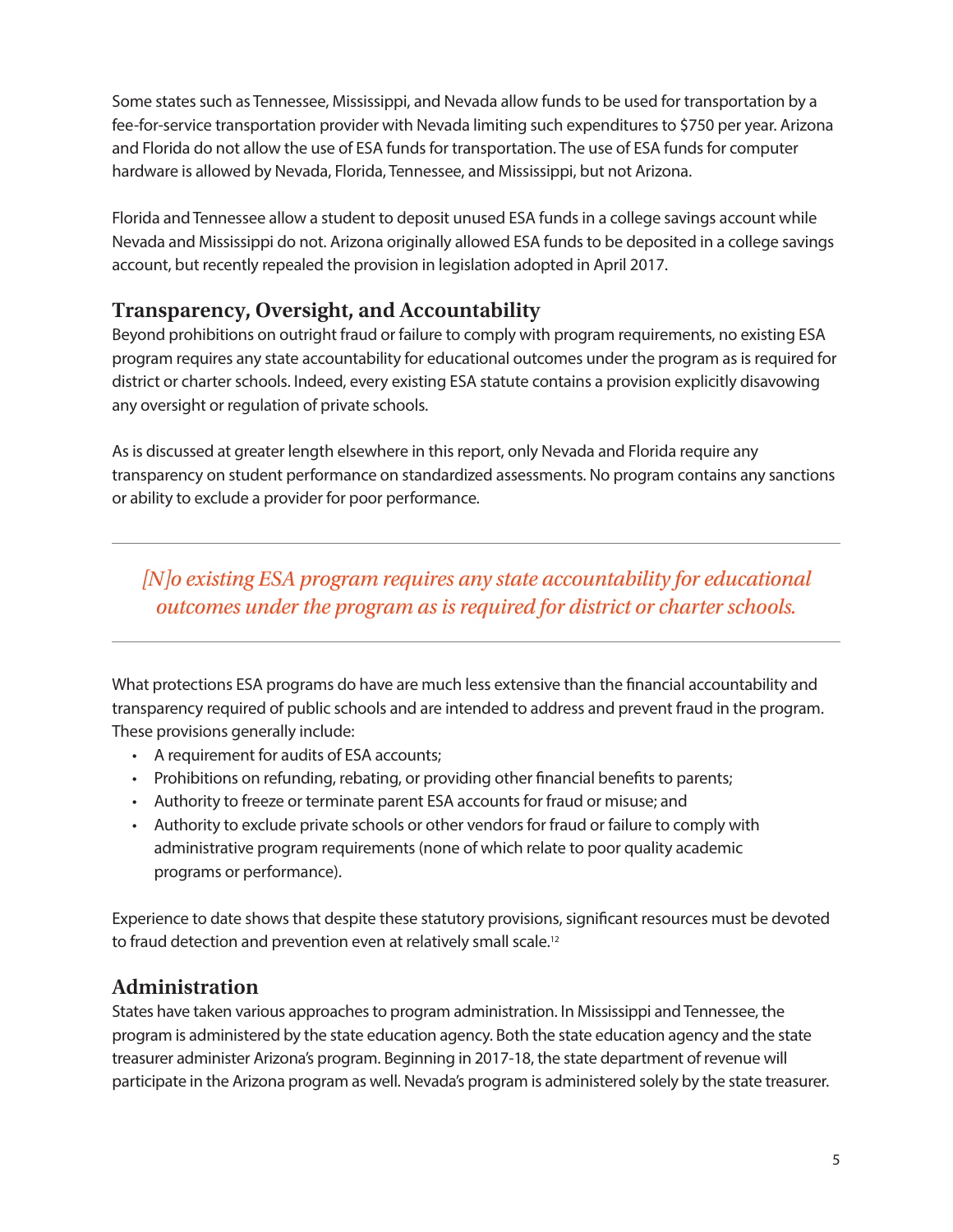Florida is unique among ESA programs, however, in that eligibility determinations and administration of the program are provided not by the Florida Department of Education itself, but by private non-profit scholarship funding organizations (SFOs) approved by the department. Parents apply directly to the SFO.

Both Arizona and Tennessee issue debit cards to participating families and distribute funds to parent accounts. Nevada, Florida, and Mississippi reimburse parents for eligible expenses although parents can authorize direct payments to approved providers.

Fees for program administration ranging from three to six percent are deducted from the student award. Florida authorizes private SFOs to receive up to three percent of the award amount subject to a separate, specific appropriation. Nevada authorizes the state treasurer to retain not more than three percent of the award amount for program administration. Arizona and Tennessee both authorize four percent to be retained by the state department of education with an additional one percent in Arizona going to the state treasurer for program administration costs. Beginning in 2017, Arizona has authorized that an additional one percent of the student award be diverted to the State Department of Revenue for income verification. Mississippi authorizes its department of education to retain up to six percent for administrative costs.

# Policy Issues

# **ESAs Provide Limited Data and Zero Accountability**

While there are a variety of policy concerns regarding ESA programs, perhaps the most significant, and what sets them apart, is the widely varying transparency of results and an across-the-board lack of accountability for educational outcomes. Although the ability to expend taxpayer funds not just on private school tuition but on a wide array of educational products and services provided by private vendors is touted by its proponents as a virtue of ESA programs, this feature stymies efforts to determine whether these programs produce improved results for students.

To date, there is no existing peer-reviewed research linking ESAs to improved academic outcomes for students despite efforts by proponents to cherry-pick research findings from other school voucher research. In the absence of such data, proponents often point to parent satisfaction surveys or similar voluntary measures which are inherently flawed due to self-selection problems.

In fact, what evidence does exist offers much cause for concern and caution. In the absence of highquality research on ESAs, voucher proponents fall back on a decidedly mixed body of research on vouchers generally. Yet a meta-analysis of "gold standard" research on school vouchers found U.S. results on academic performance that were so small or null so as to be practically indistinguishable from zero.13 Recent research on statewide voucher programs in Louisiana and Indiana is even more troubling, and in fact shows significant negative effects on student learning.14

*To date, there is no existing peer-reviewed research linking ESAs to improved academic outcomes for students despite efforts by proponents to cherry-pick research findings from other school voucher research.*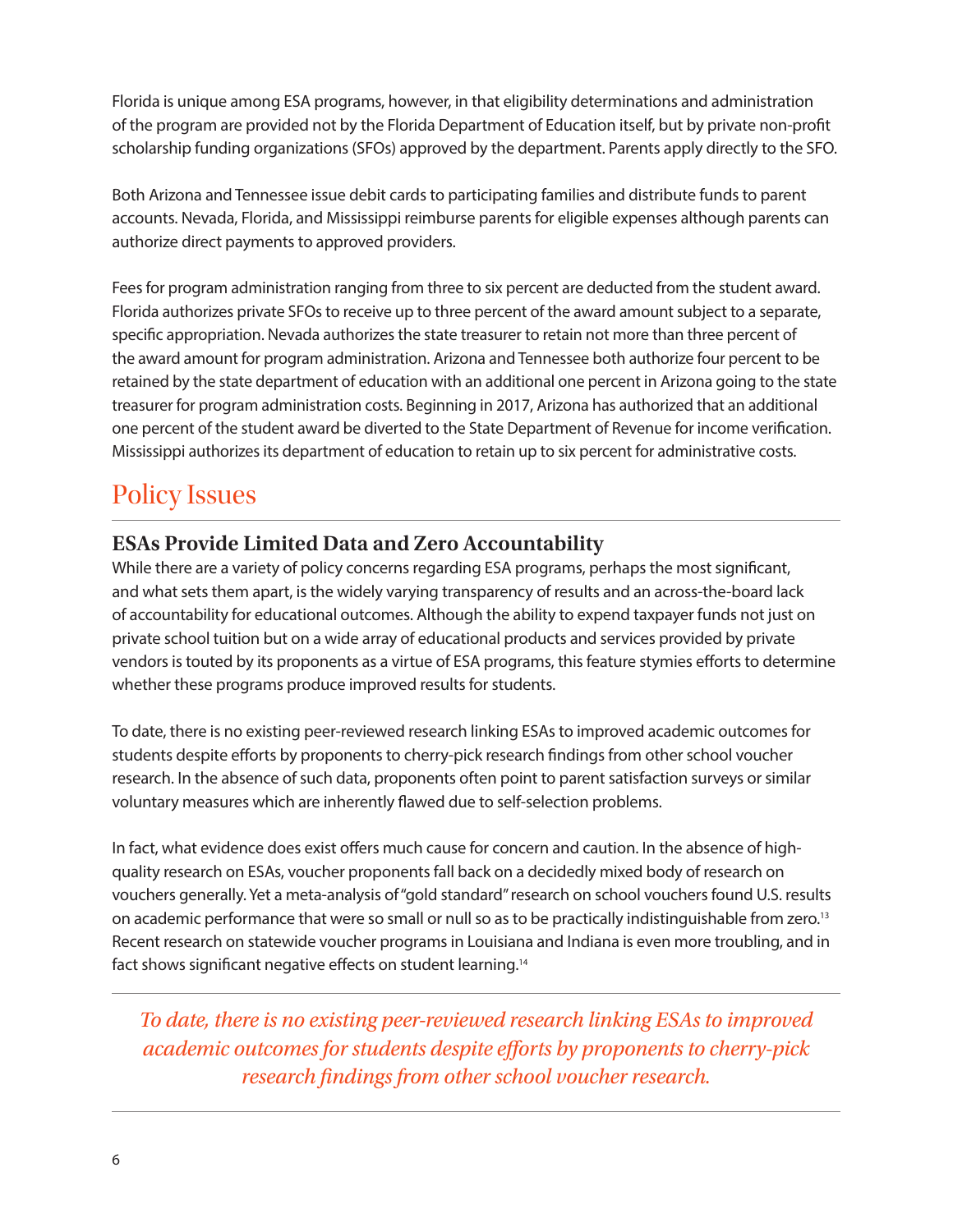Part of the reason there is little research on the efficacy of ESA programs is that Arizona, the nation's earliest ESA program and the only one of any significant duration, was originally designed to produce no such data.

Arizona's existing ESA program lacks any requirement that participating students take a state assessment or national norm-referenced test or otherwise report on their academic progress. As a result, Arizona has provided taxpayers with zero public transparency or accountability for educational outcomes resulting from its expenditure of taxpayer dollars. Mississippi similarly lacks any requirement that students participating in the program undergo any testing or evaluation to gauge student progress effectively.15

Recently, Arizona made some very superficial changes to its testing requirements in order to win passage of a dramatic expansion of its ESA program, but these changes do very little to advance any real transparency or accountability for the program. Beginning in the 2017-2018 academic year, ESA students in grades 3 through 12 who pay tuition as a full-time student at a private school are required to be assessed in reading and math by taking a nationally norm-referenced exam, an Advanced Placement exam, the state assessment, or a college admissions exam. This requirement can be satisfied by taking an exam administered by the school or one selected by the parents and administered outside of school. Significantly, there is no public reporting of these results except for private schools enrolling fifty or more ESA students (a threshold which few, if any, private schools are likely to meet), thus eliminating any real transparency for the program. Private schools meeting the enrollment threshold can further evade transparent reporting due to a provision allowing a "network" of private schools to report aggregate results. There is no accountability mechanism for private schools based on student achievement.

Tennessee requires that a limited subset of students in grades three through eight take either the state assessment or a national norm-referenced test in mathematics and English language arts. However, guidance provided by the Tennessee Department of Education states, "[t]he TDOE will not compile, track, or publicly release student assessment results; student assessment results submitted to the TDOE will only be reviewed to verify that the student has taken the required assessments."<sup>16</sup> Stated differently, Tennessee requires that a subset of eligible students be assessed but makes not even the pretense of reviewing the results or reporting on the outcomes for the benefit of the Tennessee taxpayers funding the program, or for parents considering enrolling in the program. Students in grades lower or higher than grades three through eight are not required to take any assessment.

Only Florida and Nevada's ESA programs contain any annual assessment requirement with public reporting of results.17 Florida's ESA program requires that private schools participating in the program annually administer to students participating in the scholarship program either the state assessment or an approved national norm-referenced test and submit the scores to a research institute at Florida State University. This same research institute provides third-party analysis of all of Florida's school choice programs. Although the Gardiner Scholarship was authorized in 2014, Florida has yet to release publicly any data or reports on the outcomes of student assessments as of this writing.

Nevada comes perhaps the closest to providing some transparency in its ESA program. Nevada requires that students participate in either the state assessment or a national norm-referenced test in mathematics and English language arts. The Nevada Department of Education is required to aggregate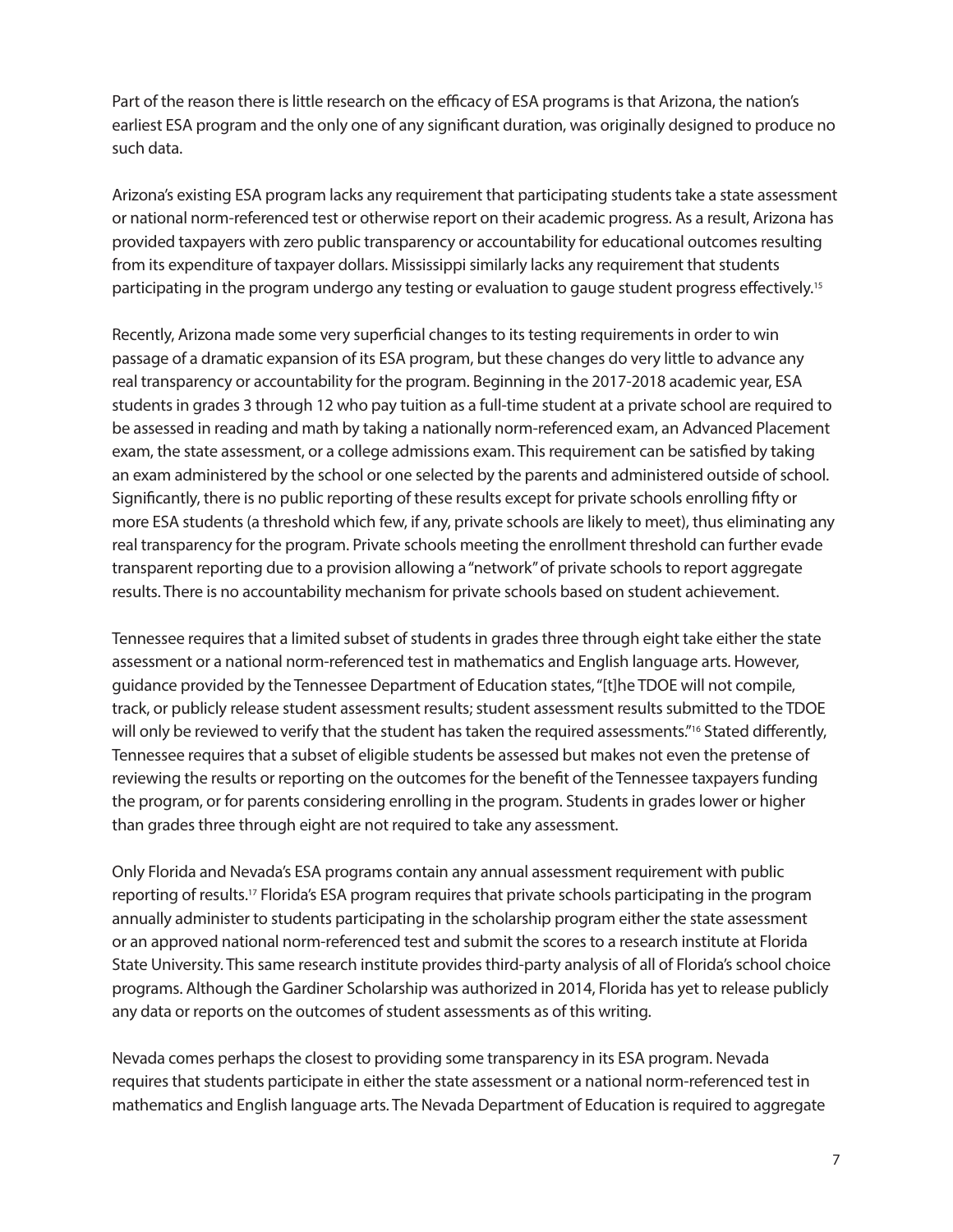the results by grade level, race, gender, and family income and make these results available on the Department's website. The Department is also required to report on high school graduation rates after three years.18 Even in Nevada, there are no recommended state accountability remedies or consequences as a result of student outcomes, and of course there are no evaluations from the Nevada program as it has yet to be implemented.

Accountability is further complicated by the fact that ESAs can be expended on a wide array of vendors beyond private schools rendering it virtually impossible to assess the impact of these expenditures on student outcomes. While there are provisions for excluding providers from ESA programs for outright fraud, there is no mechanism to assess or exclude these vendors for the failure to deliver measurable results for students.

In examining ESA programs, it is difficult not to be struck by the lack of any system of transparency and accountability comparable to that required for district and charter schools, both of which are subject to extensive academic and financial accountability requirements.

# **ESAs Fail to Support Economically Disadvantaged Students and Families**

One of the rationales frequently advanced by proponents of ESAs is that they will provide economically disadvantaged students the same educational choices enjoyed by more affluent families. Given that premise, it seems incongruous that none of the existing ESA programs is means tested to target students in poverty. Nevada and Arizona (beginning in 2017-18) provide a differentiated benefit based on family income, but it is only marginally more than that provided to all other students eligible to participate in the program.

Indeed, many critics of ESA programs question whether they benefit students in poverty as the political rhetoric suggests, or if in fact they benefit more affluent families. The taxpayer-funded subsidy provided by ESAs falls far short of many private school tuitions, thus perhaps primarily benefiting families who can afford to supplement private school tuition with their own funds.

To date, we have identified no academic studies evaluating the equity effects of ESA programs. In the absence of such studies or any available public reporting from state entities, it has been left to investigative journalism to pursue the question, and the findings of these inquiries are troubling.

A 2016 analysis conducted by *The Arizona Republic* of Arizona's ESA program for the 2015-2016 academic year challenges claims by ESA proponents that such programs primarily benefit lower-income students wishing to leave poor-performing public schools.

The overall conclusion of the analysis was that "[t]wo years after state lawmakers granted children from poor-performing schools the right to attend private schools at taxpayer expense, most children using the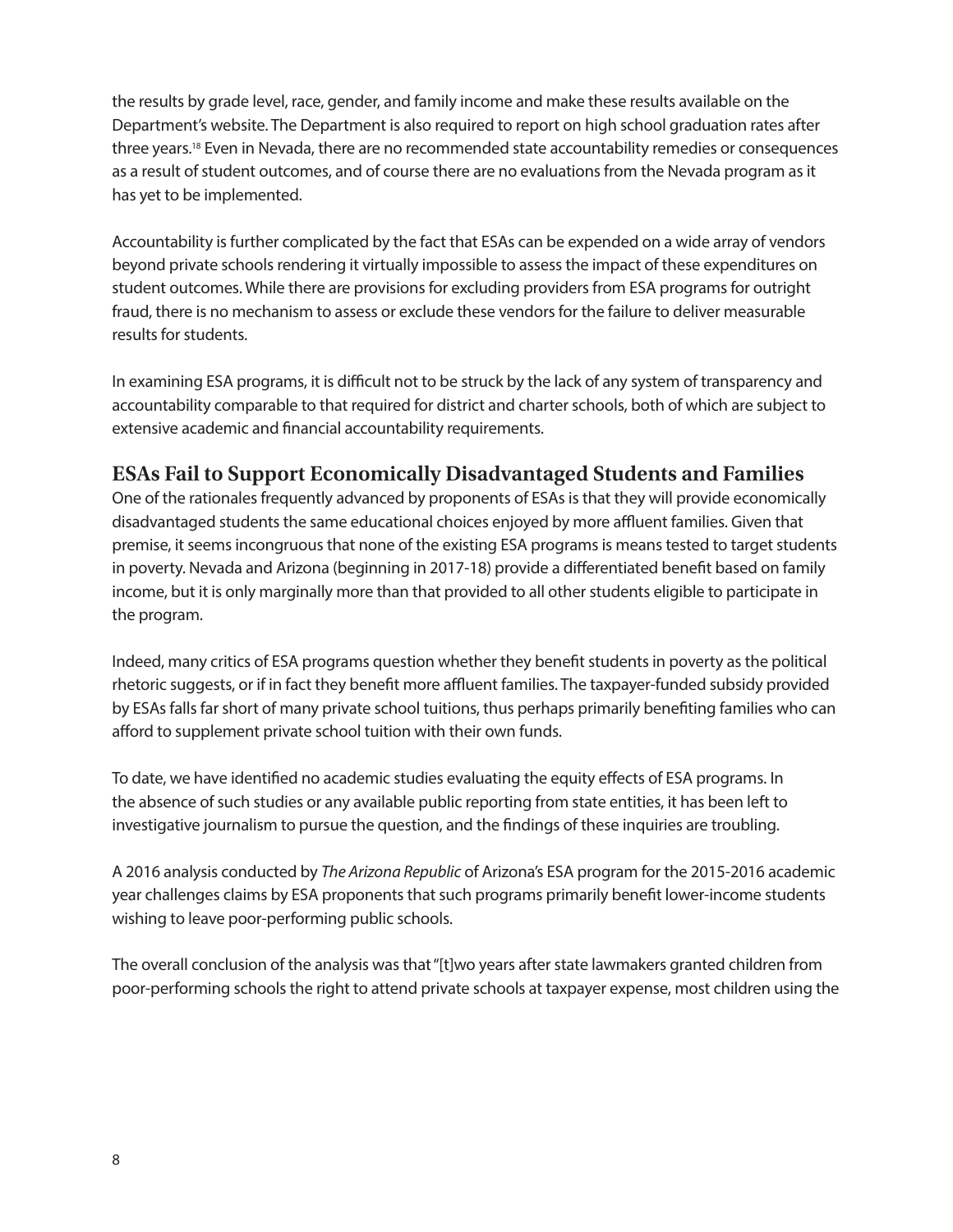program are leaving high-performing public schools in wealthy districts..."<sup>19</sup> Other findings of the report include the following:

- "*The Republic* found that during the 2015-16 school year, **the program accounted for \$20.6 million being taken out of public schools that were rated A or B. Only \$6.3 million was taken from schools rated C or D by the Arizona Department of Education, far less than the share of C and D schools statewide"** *(emphasis supplied).*
- "*The Republic's* analysis shows it's largely the parents of disabled and special-needs children from wealthy and high-performing schools using the ESAs to put their children into private schools, while parents of disabled children from poorer districts are not."
- The report additionally observed that **the ESA program had the effect of "penalizing the state's better-performing public schools as ESA payments reduce their budgets"** *(emphasis supplied).*

In sum, the findings of the reporting cast doubt on ESAs as a policy response to low-performing schools and raise troubling questions regarding equity for economically disadvantaged students, especially economically disadvantaged students with disabilities who did not appear to be accessing the program. A spokesperson for the Arizona state education agency acknowledged the disparity, explaining, "If [the ESA] doesn't cover everything, it would be up to you to pay the bill... The economic situation of a family will always factor in." Other defenders of the program cited in the article did not challenge the findings but suggested that information about the program simply had not yet spread to less affluent areas.

The *Las Vegas Review-Journal* conducted an analysis of early applications to Nevada's ESA program and reached similar conclusions. Using data from the State Treasurer, the *Review-Journal* found:

*Overall, half of the nearly 3,100 applications submitted as of Oct. 28 list an address in a ZIP Code among the top 40 percent of median households in Nevada. That's in contrast to just 10.7 percent of applications from households with median incomes in the bottom 40 percent.*<sup>20</sup>



*Source: The Las Vegas Review-Journal*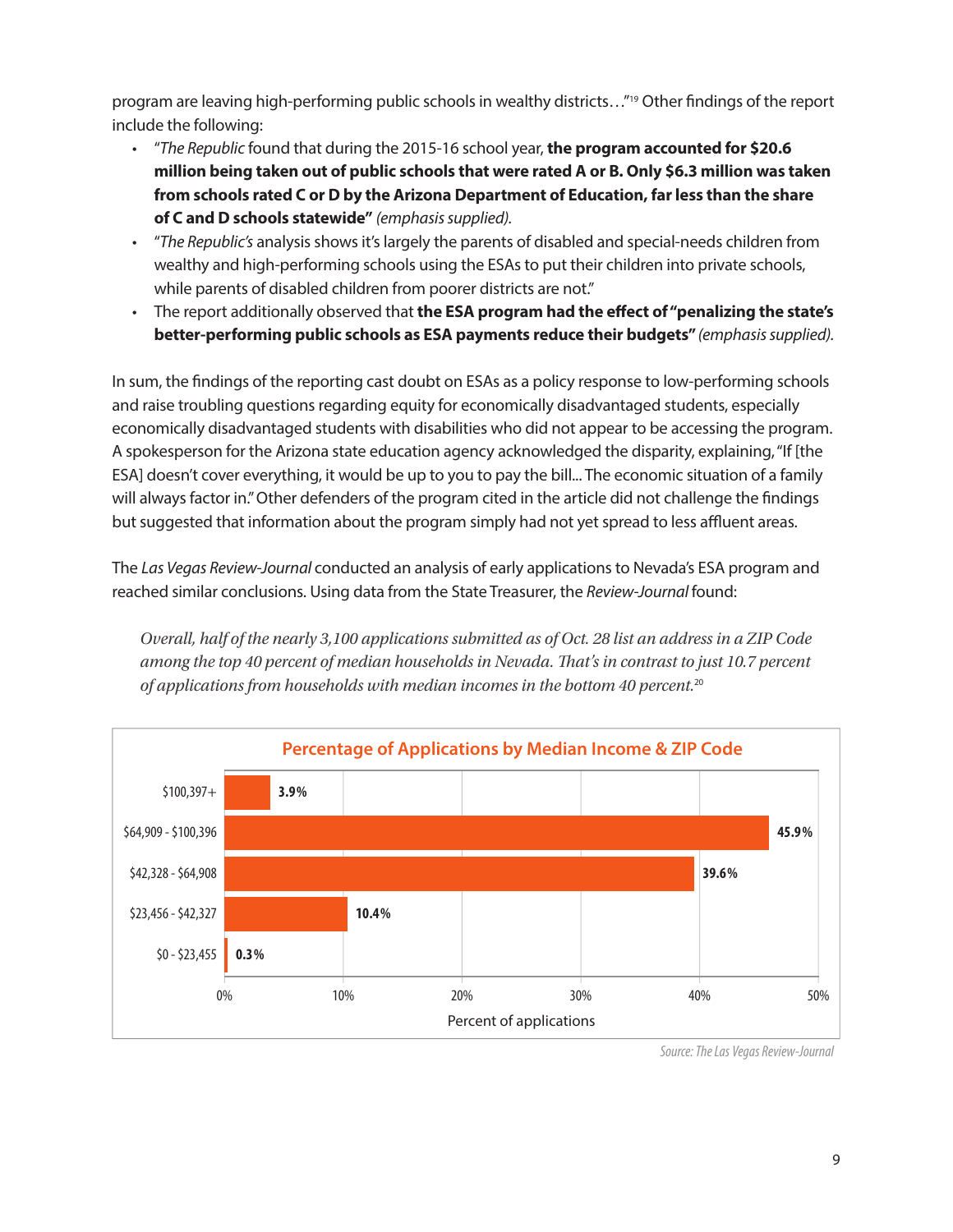While some cautioned against relying too heavily on ZIP code data, one Nevada advocacy organization supportive of the ESA program stated:

*"It's what we expected…The ESA program 'was* **not tailored to low-income parents.** *It was* **not tailored to parents with children in (low-performing) schools***,' she said. 'With every program of this nature, it's just the reality that* **affluent and high middle-income families are always in the best position** *to take advantage of government programs'" (emphasis supplied).*

Despite their limitations, these analyses nonetheless raise serious questions regarding equity that should give pause to policymakers until either confirmed or disproved by peer-reviewed academic research.

# **ESAs Endanger the Rights of Students with Disabilities**

Of the five existing ESA programs, three are specifically targeted to students with disabilities while a fourth (Arizona) began that way, and student eligibility was subsequently expanded. Indeed, limiting the initial legislation to students with disabilities to secure passage and then subsequently expanding eligibility to additional categories of students has been a conscious legislative strategy.\* Not frequently discussed, however, is the impact ESA legislation has on the rights of students with disabilities.

In 2016, the Council of Parent Attorneys and Advocates issued a report detailing concerns regarding the impact of programs using public funding for private schools, including ESAs, on students with disabilities, including insufficient funding levels to provide options for any but the affluent and the lack of transparency and accountability for educational outcomes.21

Prominent among these concerns was that participation in a voucher program for students with disabilities resulted in the waiver of hard-won civil rights for students with disabilities. These rights include the right to be placed in the least restrictive environment, the right to a free and appropriate public education (FAPE), and due process protections provided under the Individuals with Disabilities Education Act (IDEA). The report notes that frequently parents are not aware of the full implications of program participation until it is too late.

**Denying IDEA protections in the name of choice is actually a bar to compensatory services and a way for the state to skirt accountability for individual access to a free and appropriate public education. Under a voucher the protection may or may not be free (as many have to supplement the cost with personal funds), and no longer appropriate. — Council of Parent Attorneys and Advocates (2016)**

<sup>\*</sup> Some proponents of ESAs have recommended targeting the policy to students with disabilities as a matter of political expediency. A consultant summarizing the results of state legislator focus groups conducted for EdChoice (formerly The Friedman Foundation) offered the following as one of her "key takeaways":

*ESA legislation that starts small, focused on special needs students, is a model that seems to work as it minimizes resistance. Legislators in states that don't have ESAs think opening up the option to special needs students is the way to start. Those who have already done this are now looking for ways to widen the pool of eligible students. Parents of autistic children were seen as a strong potential network of support for ESA legislation. Activating and engaging the special needs parent networks in the states is a needed component – one that individual legislators can't do.22*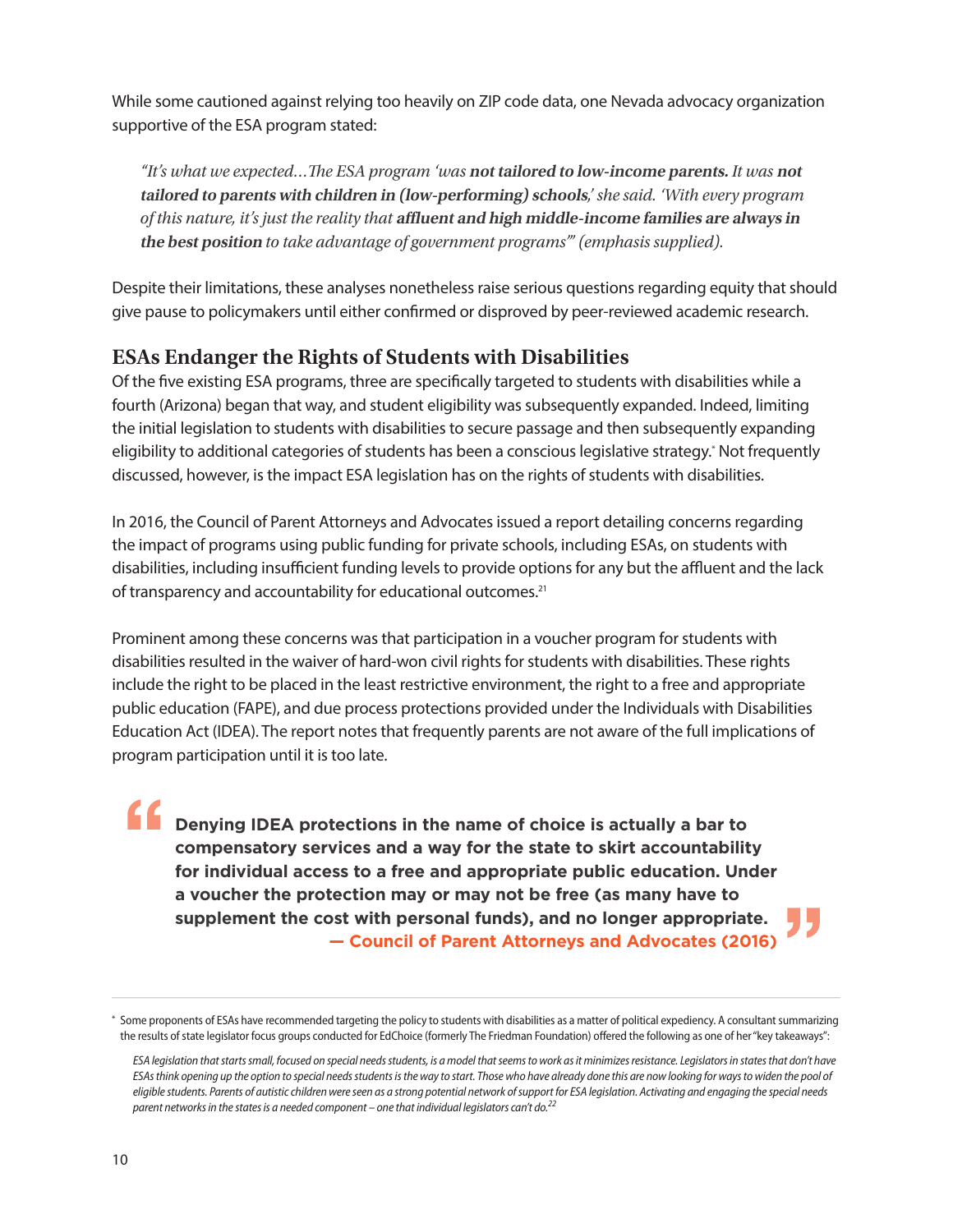Among existing ESA programs, most explicitly include language acknowledging that the parents and students are surrendering rights under IDEA, sometimes in the parent agreement signed to participate in the program. For example, information on Tennessee's program provides, in relevant part:

By accepting the Individualized Education Account (IEA) funding and signing the IEA contract, account holders acknowledge the following:

- By joining the IEA Program, account holders are waiving **all the rights of the student to IDEA services**, the right to a public education, and the right for a Free and Appropriate Public Education (FAPE).
- The student's **IEP will no longer be in effect**, and the public school district will **not** be required to provide any of the accommodations or services listed in the IEP.
- Participating schools are not required to provide special education services for the student.<sup>23</sup>

Mississippi, Arizona, and Florida also specifically provide that a child either waives their rights entirely or is entitled to only the rights of a unilateral private school placement, which does not include the right to receive some or all of the special education services from the local school district. Nevada is silent on the rights of students with disabilities, but the effect is likely the same.

## **The COPAA report contained the following state policy recommendations intended to protect the rights of students with disabilities:**

- Conduct studies to evaluate test scores, graduation and retention rates, harassment reports, and similar measures, both for students accepting vouchers and for those who remain in public schools.
- Protect the legal rights of children; including full alignment with the purpose and provisions of the IDEA, Section 504, the ADA and all other civil rights laws.
- Include reasonable costs for transportation or other services necessary to make the choice equitably available to all families.
- Retain the requirement that all schools accepting vouchers must ensure all students participate in statewide assessments, making all test results publicly available.
- Retain high standards for teacher qualifications as required by the State.
- Provide oversight and monitoring of participating private schools.
- Assure the same level of accountability of participating private schools as any other school.
- Provide tools and supports to parents and children for navigating the often complicated nuances of school choice and give special attention to 1) a student's role in the school choice decision-making process, and 2) how best to educate families about their school choice options.

The key takeaway from the policy recommendations above is that the majority of them reflect services, legal protections, and trained personnel that public schools are already required to provide and that private schools generally do not provide. Without requiring such protections, ESAs have the potential to significantly reduce rights and protections for these students and families.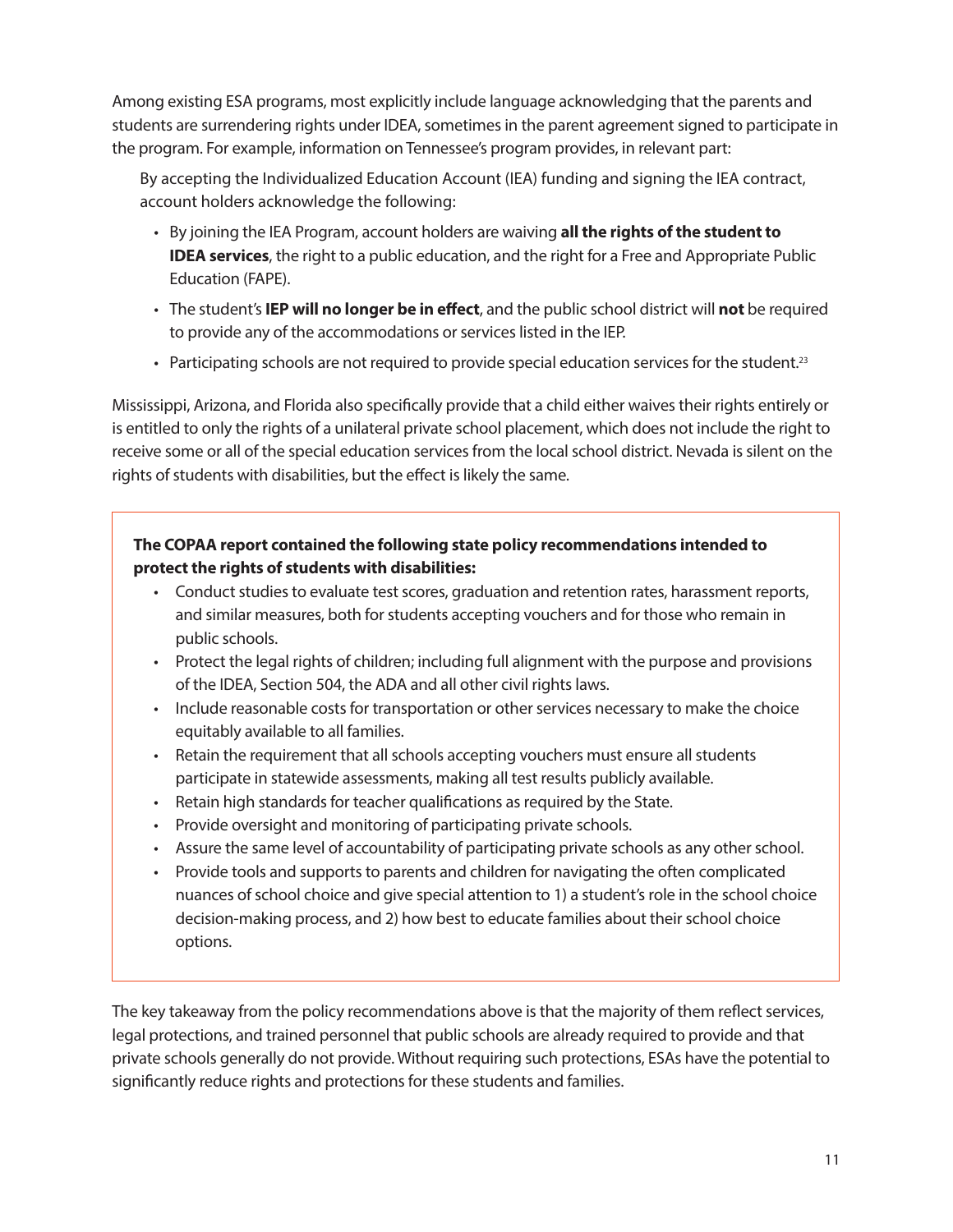# **ESAs Create Heightened Risk for Fraud and Abuse Using Taxpayer Funds**

By extending eligibility to receive state funding not just to private schools but a wide array of private vendors, ESA programs dramatically increase the opportunities and risk for fraud or misspending, particularly as these programs scale.

Instead of a direct payment from the state to an entity with publicly audited books and clear financial reporting and accountability requirements, ESA programs distribute public funds to parents either through a debit card or reimbursement system and parents in turn further distribute these funds to both private schools and to other private vendors. State auditors in Arizona and Florida, the states with the longest standing ESA programs, have documented in reports that the potential for fraud and misspending multiplies at each step in this process.

A June 2016 report<sup>24</sup> of a performance audit of the Arizona Department of Education's administration of the Empowerment Scholarship Accounts program conducted by the Arizona Auditor General is illustrative of the fraud risk created by ESA programs. During the six-month period between August 2015 and January 2016, the Department identified \$102,602 in fraud, misspending, or unverifiable expenditures.

While crediting the Department for identifying some abuse, the report documents numerous instances of misspending including:

- Spending of program funds by parents of 25 students identified as being enrolled in public school in violation of program requirements;
- Parents purchasing "more than \$3,600 of books and curriculum materials from a bookstore using program debit cards, then return[ing] the items for store gift cards," and subsequently using the gift cards to purchase toys and other non-educational items in November 2011. This fraud was only identified because the store became suspicious and reported the activity;
- The use of a program debit card to spend more than \$300 at a grocery store and to pay \$178 to a telecommunications company;
- Instances of parents using third-party payment services such as PayPal and Square (which accounted for \$3 million of the \$15 million spent in FY 2015) to pay \$1,200 to a PayPal account registered to a merchant who appeared to be a tutor, or to pay \$3,500 to another PayPal account that did not indicate the type of merchant with the parent submitting no appropriate supporting documentation and not responding to requests for additional information as of March 2016;
- Parents with children enrolled in the program benefiting financially from the program by receiving tuition payments for their child and others at private schools they operated, including one parent operating a private school that received more than \$330,000 in payments; and
- Children receiving program funds while simultaneously benefiting from funds provided by school tuition organizations (STOs) in violation of program requirements.

One of the key findings of the audit was that "[t]he Department of Education should take steps to strengthen its oversight of spending in the Empowerment Scholarships Account programs..." While noting that the Department had established some processes and identified some instances of misspending, the Auditor General found that "program monies are susceptible to loss and abuse and the Department should further strengthen its efforts to safeguard these monies."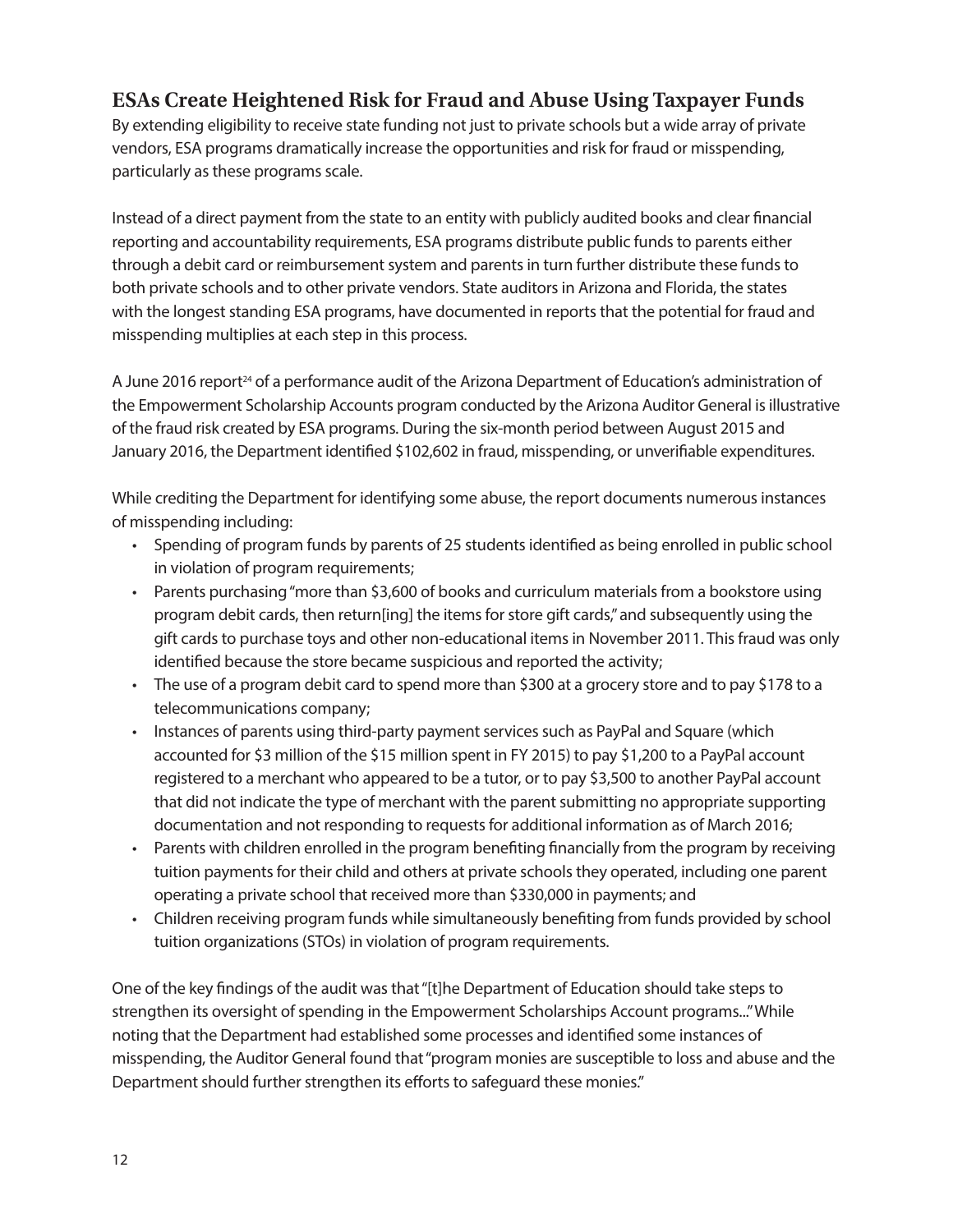Weaknesses and deficiencies identified by the audit include:

- Allowing some parents to misspend funds and remain in the program while removing other parents from the program for misspending;
- Not taking action against parents who attempted to misspend program funds but were unsuccessful (noting that as of August 2015, 150 children remained in the program whose parents had attempted to withdraw cash using the program debit card);
- Not consistently forwarding parents who misspent program funds to the Attorney General for fraud investigations or collections; and
- Recovering only a small portion of misspent funds (recovering only \$14,500 of the \$102,602 identified as having been misspent between August 2015 and January 2016, and only \$230 of the \$10,000 referred to the Attorney General).

A more recent report by the *Arizona Republic* based on a review of data provided by the Arizona Department of Education regarding spending under the ESA program found, "[t]he Education Department's tracking of money distributed to private schools, as revealed in data provided to *The Arizona Republic* and azcentral.com last week, is opaque, incomplete and riddled with errors," noting that it was difficult to identify how many students were enrolled at a given school or how much funding the school had received.<sup>25</sup>

The extent of the difficulties identified in Arizona with maintaining program integrity at a relatively small scale of 2,212 participating students suggests the challenges facing scaled-up programs, while maintaining appropriate oversight and accountability for the expenditure of taxpayer funds, are likely much higher.

Florida, which delegates responsibility for program eligibility and administration almost entirely to third-party non-profit SFOs encountered similar difficulties with verification of program eligibility and recoupment of misspent funds issued by an SFO to students participating in the Gardiner Scholarship (formerly Personalized Learning Savings Account) program.

In May 2016, Florida's chief financial officer issued a report on contracts administered by the Florida Department of Education, including the administration of the Gardiner Scholarship, that found that 114 students received program funds despite being ineligible because they were also enrolled in public school.26 The *Miami Herald Tribune* summarized the findings of the report, in relevant part, as follows:

*Step Up for Students, a Jacksonville-based organization that disburses the scholarships under a \$46.4 million contract with the state, was forced to return most of the \$1.2 million it had already doled out to those 114 students, but the state didn't recoup all of the dollars.*

*Step Up told the state that \$137,100 of the money had already been spent, the audit found. Auditors noted, however, that the organization did not provide supporting documentation for those expenditures so "the Department has no way to verify that the students were ever eligible for the program and that the amount of the refund was correct."* <sup>28</sup>

While experience with ESA programs remains fairly limited, program audits in Arizona and to a lesser extent Florida suggest cause for concern about the potential for fraud and misspending of taxpayer funds in these programs.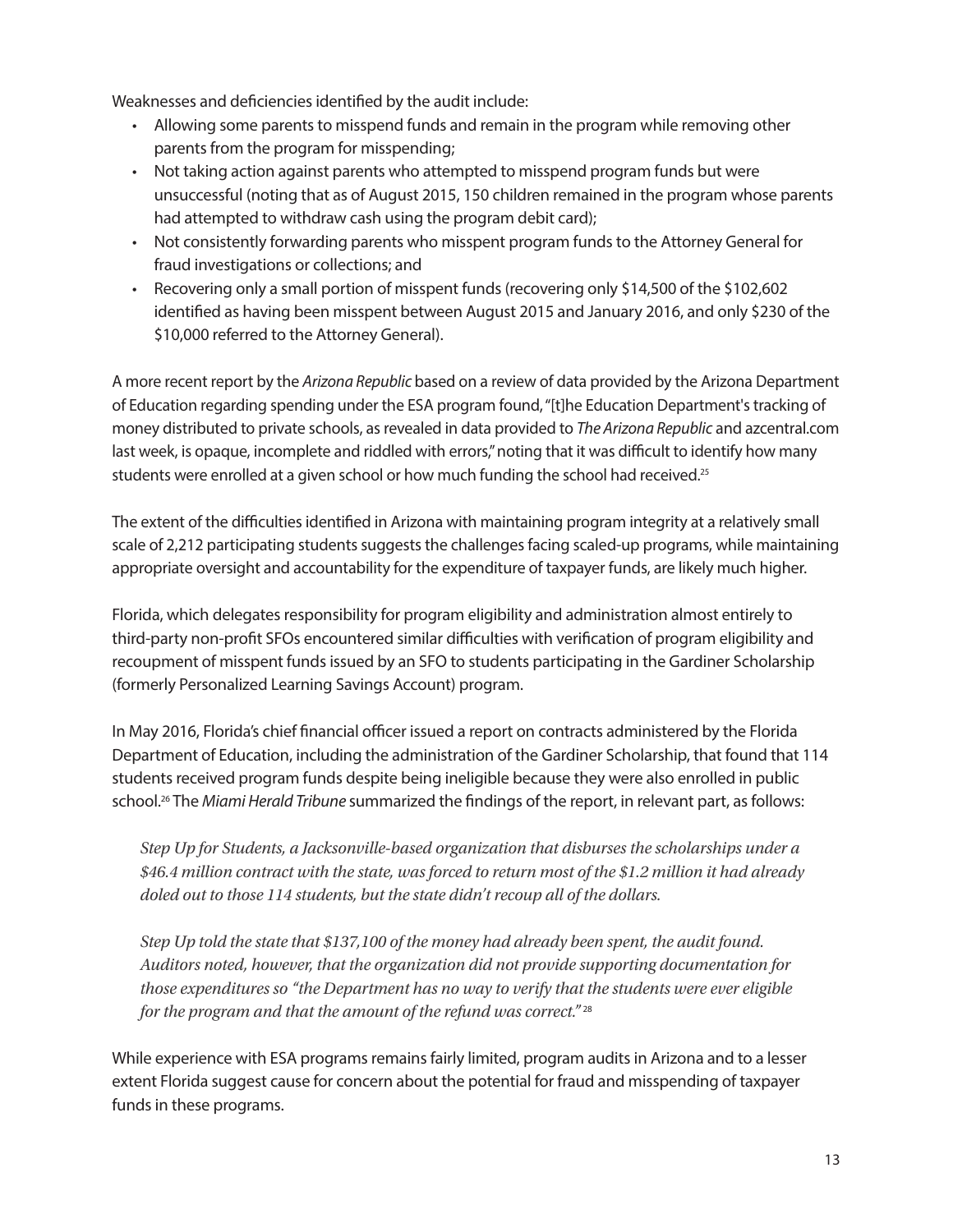# **Conclusion**

Through the efforts of policymakers, Texas has made great strides in offering a range of high-quality options to students and families that are publicly funded, transparent, and fully accountable for student outcomes in both district and public charter schools. The current debate over ESAs should bring into sharp relief the question of whether legislators wish to provide more choices for Texas students and families or more *high-quality* choices.

If the policy objective is to provide more high-quality educational choices, there is little to suggest that ESAs are the appropriate vehicle to do so. Indeed, the glaring lack of accountability for student outcomes and raises the distinct possibility that ESAs will reward the best marketers rather than the best educators.

> *Indeed, the glaring lack of accountability for student outcomes raises the distinct possibility that ESAs will reward the best marketers rather than the best educators.*

The limited available evidence to date suggests that despite lofty claims ESAs may divert taxpayer funds to private schools and vendors to the detriment of economically disadvantaged students. Nor do ESAs hold out much hope for families frustrated with the difficulties of securing needed services for students with disabilities if they are financially unable to further subsidize the cost of their child's education. The cost issue is compounded by the potential requirement to waive their child's legal protections. Throw in greatly multiplied risks for fraud subsidized by taxpayer funds and ESAs start to look less like a solution and more like a disaster for students, families, and taxpayers.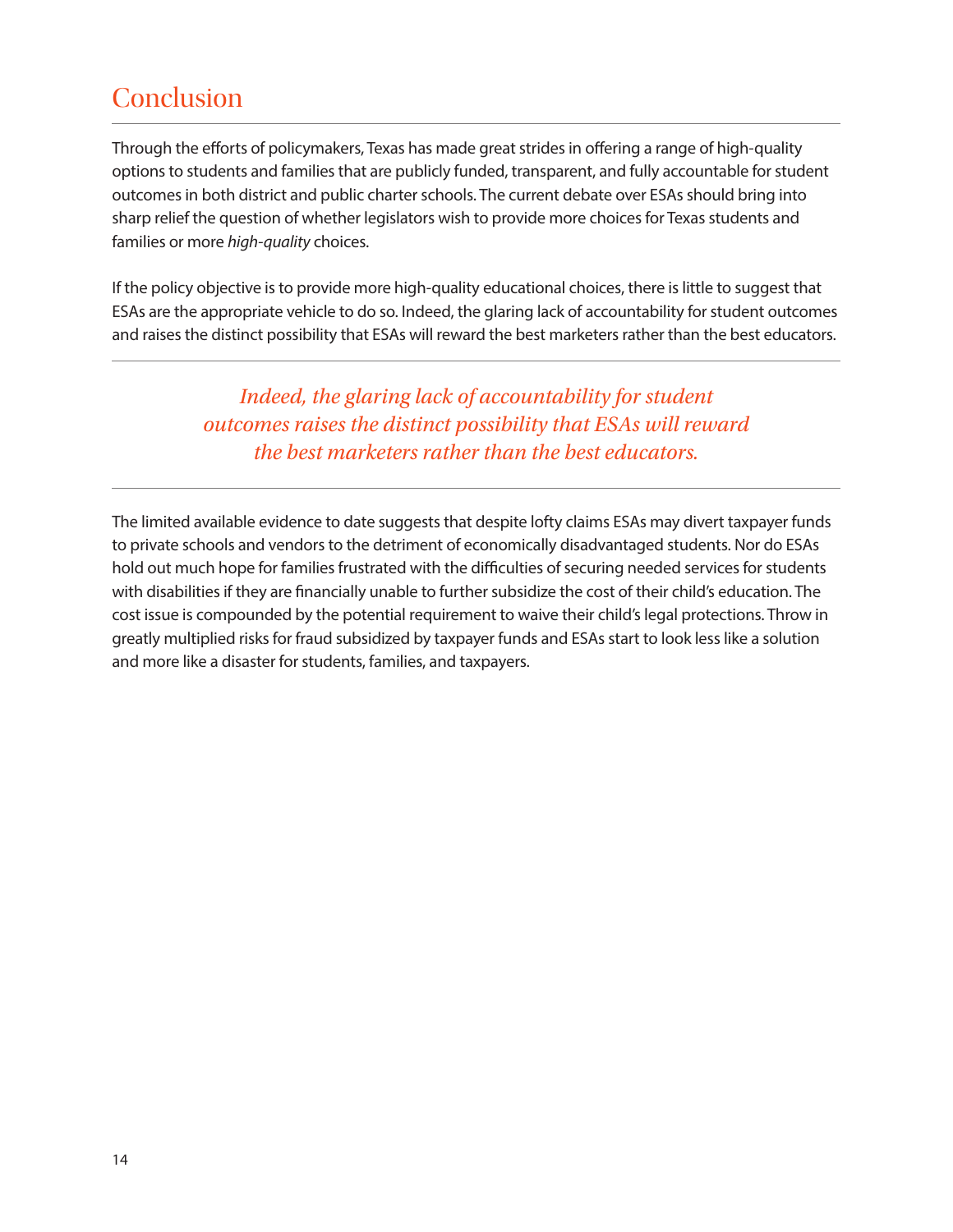# APPENDIX: Comparison of State ESA Programs

# **Arizona (2011): Empowerment Scholarship Account**

| <b>Student Eligibility</b>                                                                                                                                                                                                                                                                                                                                                                                                                                                                                                                                                                                                                                                                                                                                                                                                                                                                                                                                                                                                                                                                                                                                                                                                                                                                                                                                                                                                                                                            | <b>Funding</b>                                                                                                                                                                                                                                                                                                                                                                                                                                                                                                                                                                                                                                                                                                                                                                                                                                                                                                                                                 | <b>Eligible Uses</b>                                                                                                                                                                                                                                                                                                                                                                                                                                                                                                                         | <b>Administration &amp;</b><br><b>Oversight</b>                                                                                                                                                                                                                                                                                                                                                                                                                                                                                                                                                                                                                                                                                                                                                                                                                                                                                                                                                                                                                                                         |
|---------------------------------------------------------------------------------------------------------------------------------------------------------------------------------------------------------------------------------------------------------------------------------------------------------------------------------------------------------------------------------------------------------------------------------------------------------------------------------------------------------------------------------------------------------------------------------------------------------------------------------------------------------------------------------------------------------------------------------------------------------------------------------------------------------------------------------------------------------------------------------------------------------------------------------------------------------------------------------------------------------------------------------------------------------------------------------------------------------------------------------------------------------------------------------------------------------------------------------------------------------------------------------------------------------------------------------------------------------------------------------------------------------------------------------------------------------------------------------------|----------------------------------------------------------------------------------------------------------------------------------------------------------------------------------------------------------------------------------------------------------------------------------------------------------------------------------------------------------------------------------------------------------------------------------------------------------------------------------------------------------------------------------------------------------------------------------------------------------------------------------------------------------------------------------------------------------------------------------------------------------------------------------------------------------------------------------------------------------------------------------------------------------------------------------------------------------------|----------------------------------------------------------------------------------------------------------------------------------------------------------------------------------------------------------------------------------------------------------------------------------------------------------------------------------------------------------------------------------------------------------------------------------------------------------------------------------------------------------------------------------------------|---------------------------------------------------------------------------------------------------------------------------------------------------------------------------------------------------------------------------------------------------------------------------------------------------------------------------------------------------------------------------------------------------------------------------------------------------------------------------------------------------------------------------------------------------------------------------------------------------------------------------------------------------------------------------------------------------------------------------------------------------------------------------------------------------------------------------------------------------------------------------------------------------------------------------------------------------------------------------------------------------------------------------------------------------------------------------------------------------------|
| (2011) Students with disabilities<br>(2012) Children of military families<br>(2012) Children in foster care<br>(2012) Students attending "D" or "F" school<br>(2013) Students entering kindergarten<br>(2014) Siblings of eligible students<br>(2014) Preschool children with special needs<br>(2015) Students on Native American<br>reservations<br>(2016) Students with parents who are legally<br>blind, deaf or hearing-impaired<br>Beginning in 2017-2018, phase-in of universal<br>eligibility on the following timeline:<br>- 2017-2018: children who currently<br>attend or are eligible to attend a public<br>school in a kindergarten program or any<br>of grades 1, 6 and 9;<br>- 2018-2019: children in any of grades 2, 7<br>and 10;<br>- 2019-2020: children in any of grades 3, 8<br>and 11; and<br>- 2020-2021: children in any of grades 4, 5<br>and 12.<br>- 100 day public school attendance<br>requirement except: children entering<br>kindergarten who satisfy one of the<br>requirements above, children eligible for<br>or attending a preschool for children with<br>disabilities, children with disabilities eligible<br>to receive funds from a STO and children who<br>previously participated in the ESA program<br>- Capped at .5% of prior year enrollment of<br>district and charter school students until<br>2022; total enrollment capped at 2021-2022<br>levels<br>- ESA students can be effectively<br>homeschooled, although they do not file an | $-$ Receive 90 %<br>of the base<br>student amount<br>multiplied by any<br>applicable weights<br>and additional<br>assistance as if<br>that student were<br>attending a charter<br>school<br>- Arizona's awards<br>for FY 2016 ranged<br>from \$2,900<br>to \$31,500 per<br>enrolled child<br>with 40 % of these<br>awards at amounts<br>of \$10,000 or<br>greater<br>- Beginning in<br>2017, 90% of the<br>funding that the<br>student would<br>have generated<br>based on whether<br>they previously<br>attended a district<br>or charter school,<br>or the district the<br>student would<br>have attended if<br>they are eligible for<br>kindergarten; Low-<br>income students<br>(wards of the court<br>or family income $\leq$<br>250% of the Federal<br><b>Poverty Guidelines</b><br>for that year), will<br>receive 100% of the<br>base level funding<br>and additional<br>assistance that the<br>child would have<br>generated at their<br>prior school | - Tuition or fees at<br>a private school<br>or private online<br>learning program<br>- Curriculum for core<br>and extra-curricular<br>subjects<br>- Fees for national<br>standardized tests<br>- Tutoring<br>- Students with an<br>Individualized<br><b>Education Plan</b><br>(IEP) or MET<br><b>Evaluation Report</b><br>may additionally<br>use funds for<br>educational<br>therapies or services<br>or assistive devices<br>- Funds may not<br>be used for<br>computer hardware,<br>transportation<br>or consumable<br>education supplies | <b>Administering agency:</b><br>State education agency<br>and state treasurer<br><b>Administrative costs:</b><br>4% of student award to<br>state education agency,<br>1% of student award<br>to state treasurer; 1%<br>to State Department of<br>Revenue<br>Payment Model: Debit<br>card; monthly distribution<br>Testing: None until<br>2017-2018 academic year.<br>ESA students in grades<br>3-12 enrolled full-time<br>at a private school<br>required to be assessed<br>annually in reading and<br>math through a national<br>norm-referenced exam,<br><b>Advanced Placement</b><br>exam, state assessment or<br>college admissions exam.<br>No public reporting of<br>results except for private<br>schools enrolling 50<br>or more ESA students.<br>Network of private<br>schools can publish<br>aggregate results rather<br>than campus level<br>reporting.<br><b>State Accountability:</b><br><b>NONE</b><br><b>Fraud &amp; Abuse:</b><br>Random & annual<br>audits; Suspension or<br>termination of account<br>for failure to comply with<br>program requirements,<br>misuse of funds or fraud |
| Affidavit of Intent to Homeschool                                                                                                                                                                                                                                                                                                                                                                                                                                                                                                                                                                                                                                                                                                                                                                                                                                                                                                                                                                                                                                                                                                                                                                                                                                                                                                                                                                                                                                                     |                                                                                                                                                                                                                                                                                                                                                                                                                                                                                                                                                                                                                                                                                                                                                                                                                                                                                                                                                                |                                                                                                                                                                                                                                                                                                                                                                                                                                                                                                                                              |                                                                                                                                                                                                                                                                                                                                                                                                                                                                                                                                                                                                                                                                                                                                                                                                                                                                                                                                                                                                                                                                                                         |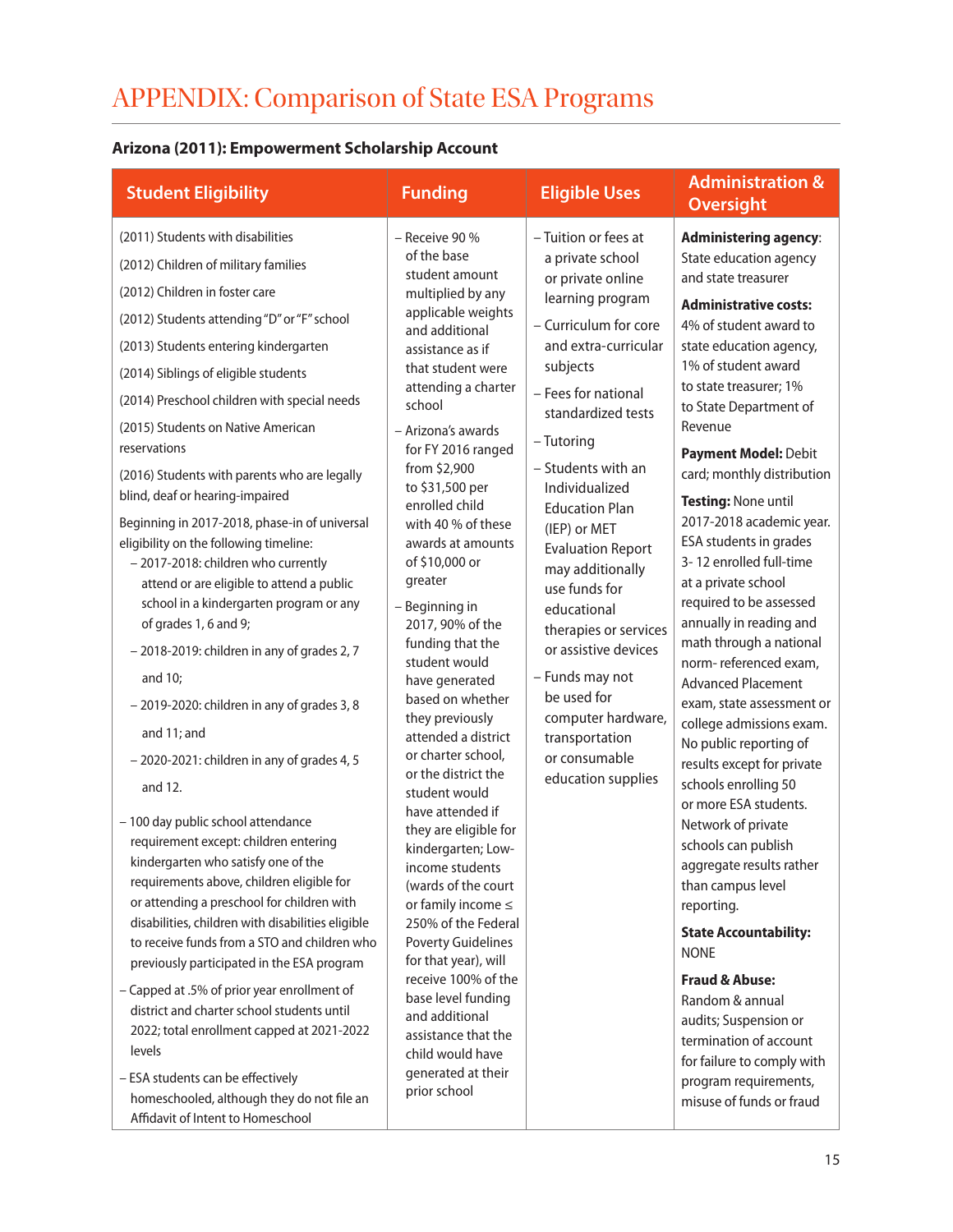## **Nevada (2015): Education Savings Account**

| <b>Student Eligibility</b>                                                                                                                                                                                                                                                                                                                                                      | <b>Funding</b>                                                                                                                                                                                                                                                                                  | <b>Eligible Uses</b>                                                                                                                                                                                                                                                                                                                                                                                                                                                                                                                                                        | <b>Administration &amp;</b><br><b>Oversight</b>                                                                                                                                                                                                                                                                                                                                                                                                                                                                                                                                                                                                                                                                                                                                                                                                                                                                                                                                                                                                                                       |
|---------------------------------------------------------------------------------------------------------------------------------------------------------------------------------------------------------------------------------------------------------------------------------------------------------------------------------------------------------------------------------|-------------------------------------------------------------------------------------------------------------------------------------------------------------------------------------------------------------------------------------------------------------------------------------------------|-----------------------------------------------------------------------------------------------------------------------------------------------------------------------------------------------------------------------------------------------------------------------------------------------------------------------------------------------------------------------------------------------------------------------------------------------------------------------------------------------------------------------------------------------------------------------------|---------------------------------------------------------------------------------------------------------------------------------------------------------------------------------------------------------------------------------------------------------------------------------------------------------------------------------------------------------------------------------------------------------------------------------------------------------------------------------------------------------------------------------------------------------------------------------------------------------------------------------------------------------------------------------------------------------------------------------------------------------------------------------------------------------------------------------------------------------------------------------------------------------------------------------------------------------------------------------------------------------------------------------------------------------------------------------------|
| Any resident student between 5 and<br>18 years of age attending Nevada<br>public school for 100 consecutive<br>days prior to application<br>-Excepted from this requirement<br>are children of military families<br>and children between 5-7 years<br>of age<br>-"Opt-in students" eligible<br>(essentially homeschooled<br>students agreeing to annual<br>testing requirement) | - Students with<br>family income<br><185% of federal<br>poverty level receive<br>100% of statewide<br>average base<br>amount per student<br>(approximately<br>\$5,700)<br>- Students with family<br>income $> 185%$ of<br>FPL receive 90% of<br>statewide average<br>base amount per<br>student | -Tuition, fees, and<br>required textbooks<br>for a private school<br>or other eligible<br>institution<br>- Tutoring or other<br>teaching services<br>provided by a tutor<br>or tutoring service<br>- Tuition or fees<br>for a distance<br>learning program<br>- Fees for national<br>norm-referenced<br>exams, AP exams, or<br>college admission<br>tests<br>- Special instruction<br>or special services<br>for students with a<br>disability<br>- Fees for<br>management of the<br><b>ESA</b> account<br>- Transportation costs<br>not to exceed \$750<br>per school year | <b>Administering entity:</b><br>State treasurer<br><b>Administrative costs: not</b><br>more than 3% of student<br>award<br><b>Payment Model:</b><br>Reimbursement model;<br>can authorize direct<br>payment to private school<br>or vendor; quarterly<br>distribution to account<br>Testing: State or national<br>norm-referenced test in<br>Math/English language arts<br>Department of Education<br>required to report<br>aggregate results by grade<br>level, race, gender, and<br>family income; report on<br>high school graduation<br>rates after three years.<br><b>State Accountability:</b><br><b>NONE</b><br><b>Fraud &amp; Abuse:</b><br>- Random audit of 10% of<br>accounts; will audit all<br>accounts of 5% or more<br>of the audited accounts<br>reveal failure to comply<br>with the agreement or<br>"substantial misuse" of<br>the funds<br>- Freeze or dissolve the<br>account for "substantial<br>misuse"<br>- Exclude a participating<br>entity that has "routinely<br>failed" to comply with<br>the statute or has failed<br>to deliver educational<br>services |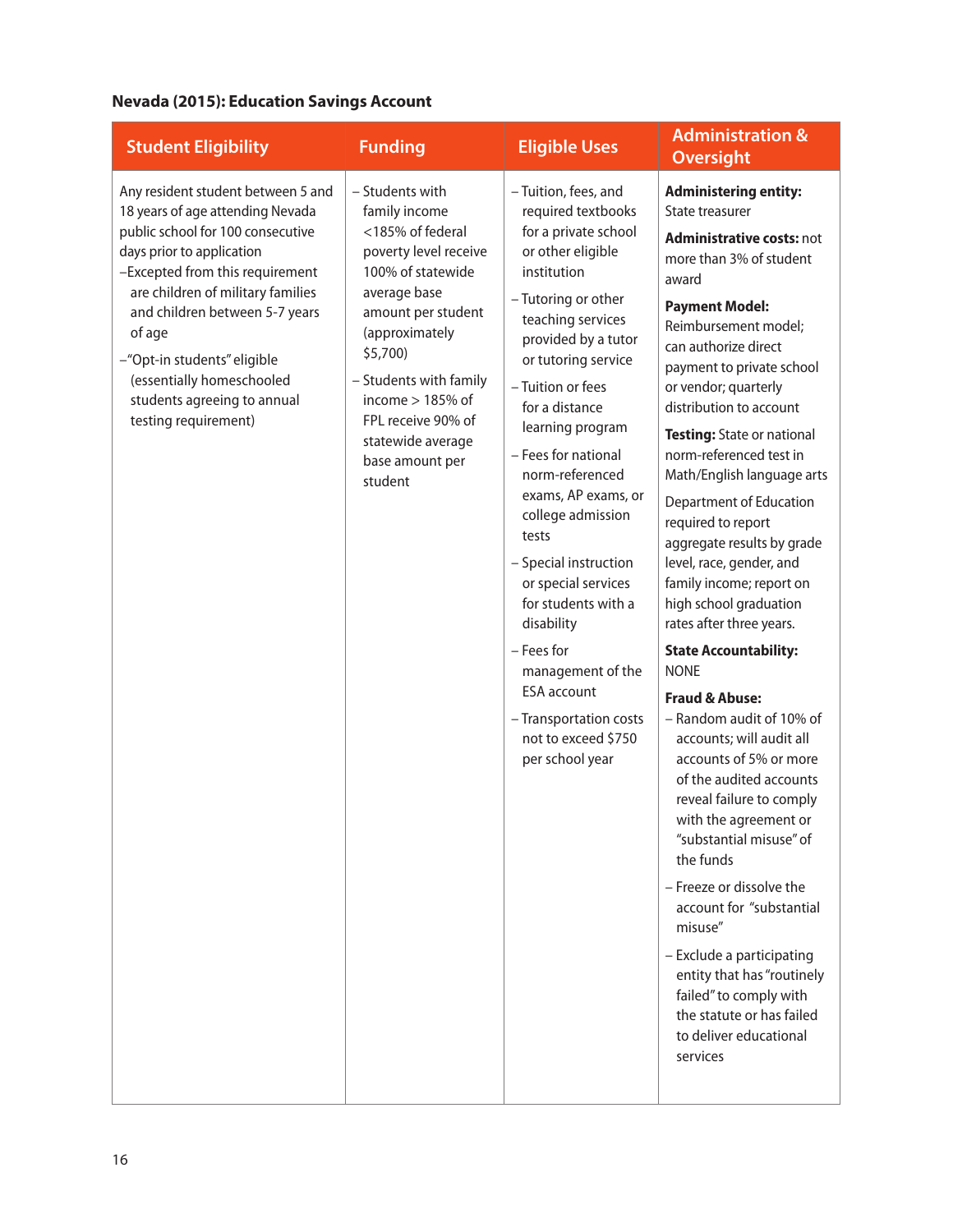### **Florida (2014): Gardiner Scholarship**

| <b>Student Eligibility</b>                                                                                                                                                                                                                                                                                                                                                                                                                                                                                                                                                                                                                                         | <b>Funding</b>                                                                                                                                                                                                                               | <b>Eligible Uses</b>                                                                                                                                                                                                                                                                                                                                                                                                                                                                                                                                                                                                                                                                                                                                                                                                                                                                                                                                                                                                                                                                                                                                                                                                                                                                                                                                                                                                                                                                                      | <b>Administration</b><br>& Oversight                                                                                                                                                                                                                                                                                                                                                                                                                                                                                                                                                                                                                                                                                                                                                                                                                                 |
|--------------------------------------------------------------------------------------------------------------------------------------------------------------------------------------------------------------------------------------------------------------------------------------------------------------------------------------------------------------------------------------------------------------------------------------------------------------------------------------------------------------------------------------------------------------------------------------------------------------------------------------------------------------------|----------------------------------------------------------------------------------------------------------------------------------------------------------------------------------------------------------------------------------------------|-----------------------------------------------------------------------------------------------------------------------------------------------------------------------------------------------------------------------------------------------------------------------------------------------------------------------------------------------------------------------------------------------------------------------------------------------------------------------------------------------------------------------------------------------------------------------------------------------------------------------------------------------------------------------------------------------------------------------------------------------------------------------------------------------------------------------------------------------------------------------------------------------------------------------------------------------------------------------------------------------------------------------------------------------------------------------------------------------------------------------------------------------------------------------------------------------------------------------------------------------------------------------------------------------------------------------------------------------------------------------------------------------------------------------------------------------------------------------------------------------------------|----------------------------------------------------------------------------------------------------------------------------------------------------------------------------------------------------------------------------------------------------------------------------------------------------------------------------------------------------------------------------------------------------------------------------------------------------------------------------------------------------------------------------------------------------------------------------------------------------------------------------------------------------------------------------------------------------------------------------------------------------------------------------------------------------------------------------------------------------------------------|
| Must meet all of the<br>following criteria:<br>- State resident;<br>- Eligible to enroll in K-12<br>public school or will be<br>3 or 4 years old before<br>September 1;<br>- Has a disability as<br>defined below: Autism<br>spectrum disorder,<br>cerebral palsy,<br>Down syndrome, an<br>intellectual disability,<br>Phelan-McDermid<br>syndrome, Prader-Willi<br>syndrome, spina bifida,<br>muscular dystrophy,<br>Williams syndrome or<br>a high-risk child with<br>developmental delays;<br>and<br>- Is the subject of an<br>IEP or has received a<br>diagnosis of a disability<br>from a physician or<br>psychologist<br>(Homeschooled students<br>eligible) | 90% of the per<br>student amount that<br>the student would<br>have generated for<br>their local district<br>under the formula<br>taking into account<br>grade, county of<br>residence and<br>disability<br>Average annual<br>award: \$10,000 | - Instructional materials, including digital<br>devices, digital periphery devices,<br>and assistive technology devices that<br>allow a student to access instruction or<br>instructional content and training on the<br>use of and maintenance agreements for<br>these devices<br>- Curriculum<br>- Specialized services by approved<br>providers<br>- Enrollment in, or tuition or fees associated<br>with enrollment in, a home education<br>program, private school, postsecondary<br>educational institution private tutoring<br>program, private virtual school, the<br>Florida Virtual School as a private paying<br>student, or an approved online course<br>- Fees for nationally standardized, norm-<br>referenced tests, AP exams, industry<br>certification examinations, assessments<br>related to postsecondary education, or<br>other assessments<br>- Contributions college savings plan<br>- Contracted services provided by a public<br>school or school district, including<br>classes:<br>- Tuition and fees for part-time tutoring<br>services<br>- Fees for specialized summer education<br>programs or after-school education<br>programs<br>- Transition services provided by job<br>coaches<br>- Fees for an annual evaluation of<br>educational progress by a state-certified<br>teacher, if this option is chosen for a<br>home education student<br>- Tuition and fees associated with programs<br>offered by Voluntary Prekindergarten<br><b>Education Program providers</b> | <b>Administering entity:</b><br>Private non-profit<br>scholarship funding<br>organizations (SFOs)<br><b>Administrative costs:</b><br>not more than 3% of<br>student award subject<br>to separate specific<br>appropriation<br><b>Payment Model:</b><br>Reimbursement model<br><b>Testing: state</b><br>assessment or<br>approved norm-<br>referenced test<br>Results reported to<br>third-party research<br>institute at Florida<br><b>State University</b><br><b>State Accountability:</b><br><b>NONE</b><br><b>Fraud &amp; Abuse:</b><br>- Prohibits rebates,<br>refunds or otherwise<br>sharing ESA<br>proceeds with the<br>parent or student<br>- Terminate student's<br>participation in<br>the program for<br>failure to comply<br>with program<br>requirements<br>- Suspend or revoke<br>the participation of<br>a private school or<br>vendor for violations |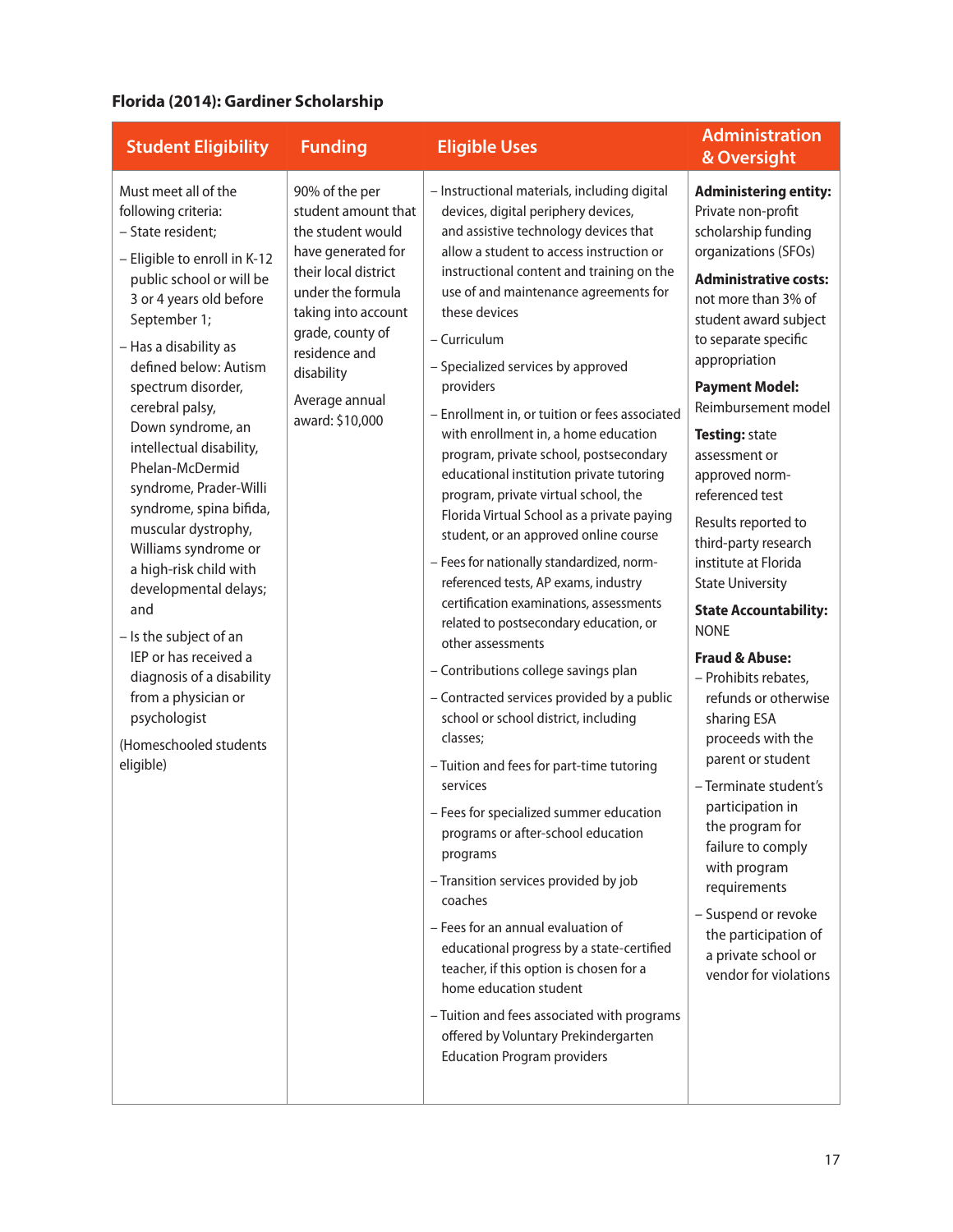## **Tennessee (2015): Individualized Education Account**

| <b>Student</b><br><b>Eligibility</b>                                                                                                                                                                                                                                                                                                                                                                                                                                                                                                                                                                                                                                                                                                                                                                                            | <b>Funding</b>                                                                                                                                                                                                                                                                                                                                | <b>Eligible Uses</b>                                                                                                                                                                                                                                                                                                                                                                                                                                                                                                                                                                                                                                                                                                                                                                                                                                                                                                                                                                                                                                                                                                                                                                                                                                                                                                                                                                                                  | <b>Administration &amp;</b><br><b>Oversight</b>                                                                                                                                                                                                                                                                                                                                                                                                                                                                                                                                                                                                                                                                                                                                                                                                                                                                                                                                                                                                                                                                                                                                                                                                                                                                                                                                                                                               |
|---------------------------------------------------------------------------------------------------------------------------------------------------------------------------------------------------------------------------------------------------------------------------------------------------------------------------------------------------------------------------------------------------------------------------------------------------------------------------------------------------------------------------------------------------------------------------------------------------------------------------------------------------------------------------------------------------------------------------------------------------------------------------------------------------------------------------------|-----------------------------------------------------------------------------------------------------------------------------------------------------------------------------------------------------------------------------------------------------------------------------------------------------------------------------------------------|-----------------------------------------------------------------------------------------------------------------------------------------------------------------------------------------------------------------------------------------------------------------------------------------------------------------------------------------------------------------------------------------------------------------------------------------------------------------------------------------------------------------------------------------------------------------------------------------------------------------------------------------------------------------------------------------------------------------------------------------------------------------------------------------------------------------------------------------------------------------------------------------------------------------------------------------------------------------------------------------------------------------------------------------------------------------------------------------------------------------------------------------------------------------------------------------------------------------------------------------------------------------------------------------------------------------------------------------------------------------------------------------------------------------------|-----------------------------------------------------------------------------------------------------------------------------------------------------------------------------------------------------------------------------------------------------------------------------------------------------------------------------------------------------------------------------------------------------------------------------------------------------------------------------------------------------------------------------------------------------------------------------------------------------------------------------------------------------------------------------------------------------------------------------------------------------------------------------------------------------------------------------------------------------------------------------------------------------------------------------------------------------------------------------------------------------------------------------------------------------------------------------------------------------------------------------------------------------------------------------------------------------------------------------------------------------------------------------------------------------------------------------------------------------------------------------------------------------------------------------------------------|
| An "eligible student"<br>must be a Tennessee<br>resident who meets all<br>of the following<br>criteria:<br>- Has an active<br>individualized<br>education program<br>(IEP) in effect at the<br>time of request for<br>participation in the<br>program;<br>- Has one of the<br>following disabilities<br>identified in their IEP<br>as their primary or<br>secondary disability:<br>autism, deaf-<br>blindness, hearing<br>impairments,<br>intellectual<br>disability, orthopedic<br>impairments,<br>traumatic brain<br>injury, and/or visual<br>impairments; and<br>- Attended Tennessee<br>public school for<br>two semesters<br>immediately<br>preceding receiving<br>IEA, unless entering<br>kindergarten,<br>moved to Tennessee<br>within 6 months, or<br>previously received<br>IEA<br>(Homeschooled<br>students eligible) | 96% of the amount<br>representing the<br>per-pupil state and<br>local funds generated<br>and required through<br>the state's funding<br>formula for public<br>education for the<br>district plus any<br>special education<br>funding that the<br>student would be<br>entitled to receive<br>under the IEP<br>Average annual<br>award: \$6,300 | - Tuition, fees or textbooks at private<br>school<br>- Tutoring services provided by a tutor<br>accredited by a state, regional, or<br>national accrediting organization<br>- Purchase of curriculum, including<br>any supplemental materials required<br>by the curriculum<br>- Fees for transportation paid to a fee-<br>for-service transportation provider<br>- Tuition or fees for a private online<br>learning program or course<br>- Fees for nationally standardized<br>norm-referenced achievement<br>tests, AP examinations, or any<br>examinations related to college or<br>university admission<br>- Contributions to a Coverdell<br>education savings account<br>- Educational therapies or services<br>for from a licensed or accredited<br>practitioner or provider,<br>including licensed or accredited<br>paraprofessionals or educational aides<br>- Services provided under a contract<br>with a public school, including<br>individual classes and extracurricular<br>programs<br>- Tuition, fees or textbooks at an<br>eligible postsecondary institution<br>- Fees for the management of the IEA by<br>private financial management firms<br>- Computer hardware or other<br>technological devices approved<br>by the department or a physician,<br>if the computer hardware or other<br>technological device is used for the<br>student's educational needs<br>- Contributions to ABLE account | <b>Administering entity:</b><br>State education agency<br><b>Administrative costs:</b><br>4% of student award<br><b>Payment Model:</b><br>Debit card; quarterly distribution<br>Testing: Students in grades 3-8<br>must take national norm-referenced<br>assessment or state assessment in<br>Math and English language arts<br>Agency verifies only that student has<br>taken assessment; does not compile,<br>track or report results<br><b>State Accountability: NONE</b><br><b>Fraud &amp; Abuse:</b><br>- Random, quarterly and annual<br>reviews of student accounts<br>- Freeze or terminate account for<br>failure to comply with program<br>requirements, fraud or misuse of<br>funds<br>- Family member, including a step<br>parent or member of the student's<br>household, may not derive a financial<br>benefit from the program or provide<br>a professional recommendation<br>or approval for a service or the use<br>of computer hardware or another<br>technological device for the student<br>- Participating schools and providers<br>prohibited from refunding, sharing<br>or rebating funds to a parent or<br>participating student<br>- May require a private school to<br>submit a financial audit prepared by<br>a Certified Public Accountant<br>- Participating school or provider may<br>be suspended or terminated from<br>the program for the failure to comply<br>with any requirements, rules or<br>procedures |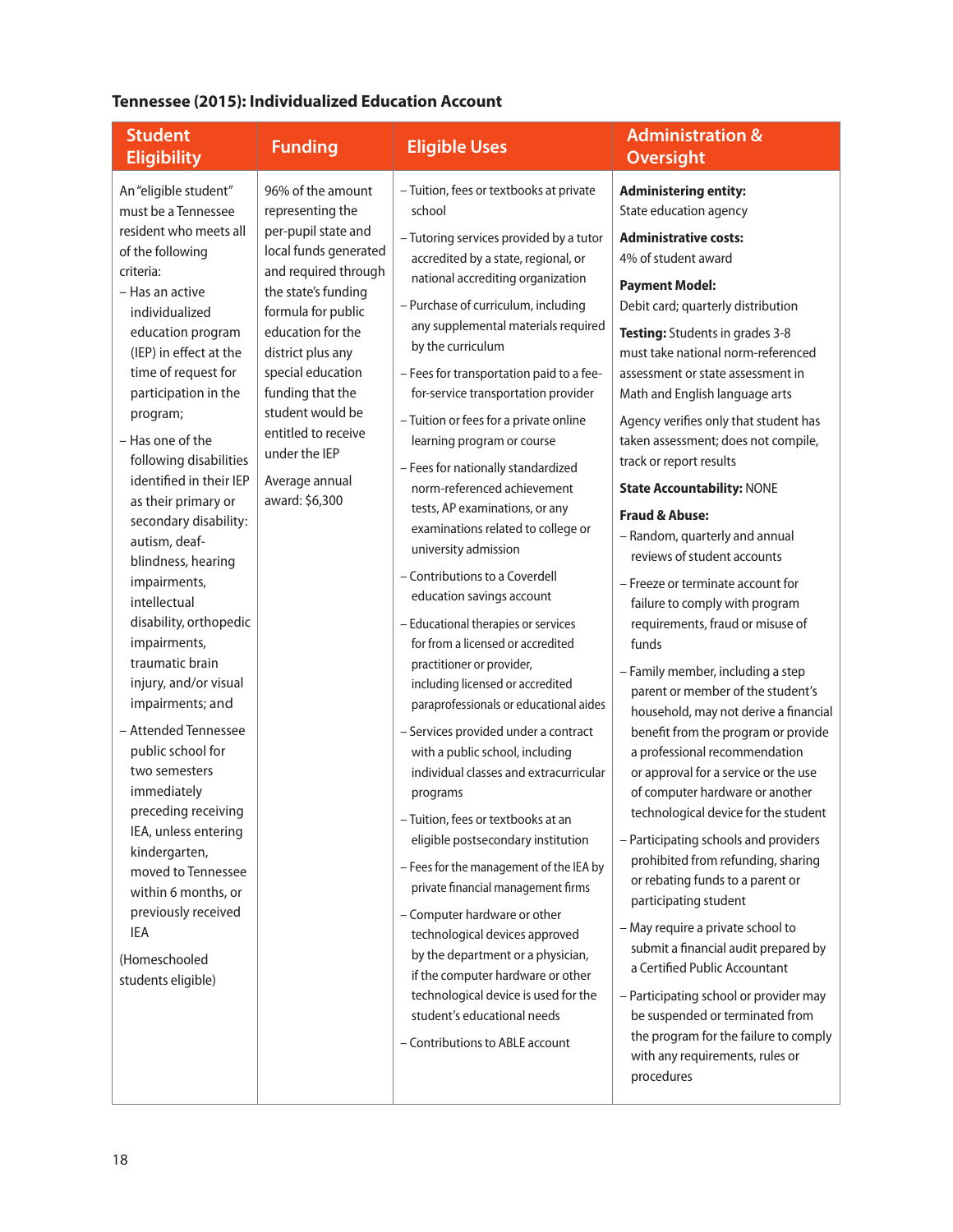## **Mississippi (2015): Education Scholarship Account**

| <b>Student</b><br><b>Eligibility</b>                                                                                                                                                                                                                                                                                      | <b>Funding</b>                                                                                                          | <b>Eligible Uses</b>                                                                                                                                                                                                                                                                                                                                                                                                                                                                                                                                                                                                                                                                                                                                                                                                                                                                                                                                                                                                                                                                                                                                                                                                                                                                                                                    | <b>Administration</b><br>& Oversight                                                                                                                                                                                                                                                                                                                                                                                                                                                                                                                                                                          |
|---------------------------------------------------------------------------------------------------------------------------------------------------------------------------------------------------------------------------------------------------------------------------------------------------------------------------|-------------------------------------------------------------------------------------------------------------------------|-----------------------------------------------------------------------------------------------------------------------------------------------------------------------------------------------------------------------------------------------------------------------------------------------------------------------------------------------------------------------------------------------------------------------------------------------------------------------------------------------------------------------------------------------------------------------------------------------------------------------------------------------------------------------------------------------------------------------------------------------------------------------------------------------------------------------------------------------------------------------------------------------------------------------------------------------------------------------------------------------------------------------------------------------------------------------------------------------------------------------------------------------------------------------------------------------------------------------------------------------------------------------------------------------------------------------------------------|---------------------------------------------------------------------------------------------------------------------------------------------------------------------------------------------------------------------------------------------------------------------------------------------------------------------------------------------------------------------------------------------------------------------------------------------------------------------------------------------------------------------------------------------------------------------------------------------------------------|
| - Resident of<br>Mississippi; and<br>- Student has had an<br>active IEP within the<br>last 5 years<br>- Participation limited<br>to 500 students<br>in the 2015-2016<br>school year with new<br>enrollment limited<br>to 500 additional<br>students in each<br>subsequent year<br>(Homeschooled<br>students not eligible) | Maximum award<br>amount of \$6,500<br>subject to annual<br>adjustment in base<br>student amount<br>(\$6,637 in 2016-17) | - Tuition and/or fees at private school<br>- Textbooks<br>- Payment to a tutor<br>- Purchase of curriculum, including<br>supplementary materials required by<br>curriculum<br>- Fees for transportation paid to a fee-for-<br>service transportation provider<br>- Tuition and/or fees for online learning<br>programs or courses<br>- Fees for: nationally standardized norm-<br>referenced achievement tests, Advanced<br>Placement examinations, and any<br>examinations related to college admission<br>- Educational services or therapies from<br>a licensed or certified practitioner or<br>provider, including licensed or certified<br>paraprofessionals or educational aides<br>- Services provided by a public school, including<br>individual classes and extracurricular<br>programs<br>- Tuition, fees, and textbooks at a<br>postsecondary institution<br>- Surety bond payments if required by MDE<br>- No more than \$50 in annual consumable<br>school supplies<br>- Computer hardware and software and<br>other technological devices if an eligible<br>school, licensed or certified tutor, licensed<br>or certified educational service practitioner<br>or provider, or licensed medical professional<br>verifies in writing that these items are<br>essential for the student to meet annual,<br>measurable goals | <b>Administering</b><br>entity: State<br>education agency<br><b>Administrative costs:</b><br>Up to 6% of student<br>award<br><b>Payment</b><br><b>Model: Quarterly</b><br>reimbursement;<br>can authorize direct<br>payment to private<br>school or vendor<br>Testing: NONE<br><b>State Accountability:</b><br><b>NONE</b><br><b>Fraud &amp; Abuse:</b><br>Participating students,<br>or anyone acting on<br>their behalf, may NOT<br>receive cash or cash<br>equivalent items (gift<br>cards, store credit,<br>refunds, rebates, etc.)<br>from any services or<br>products paid for with<br><b>ESA funds</b> |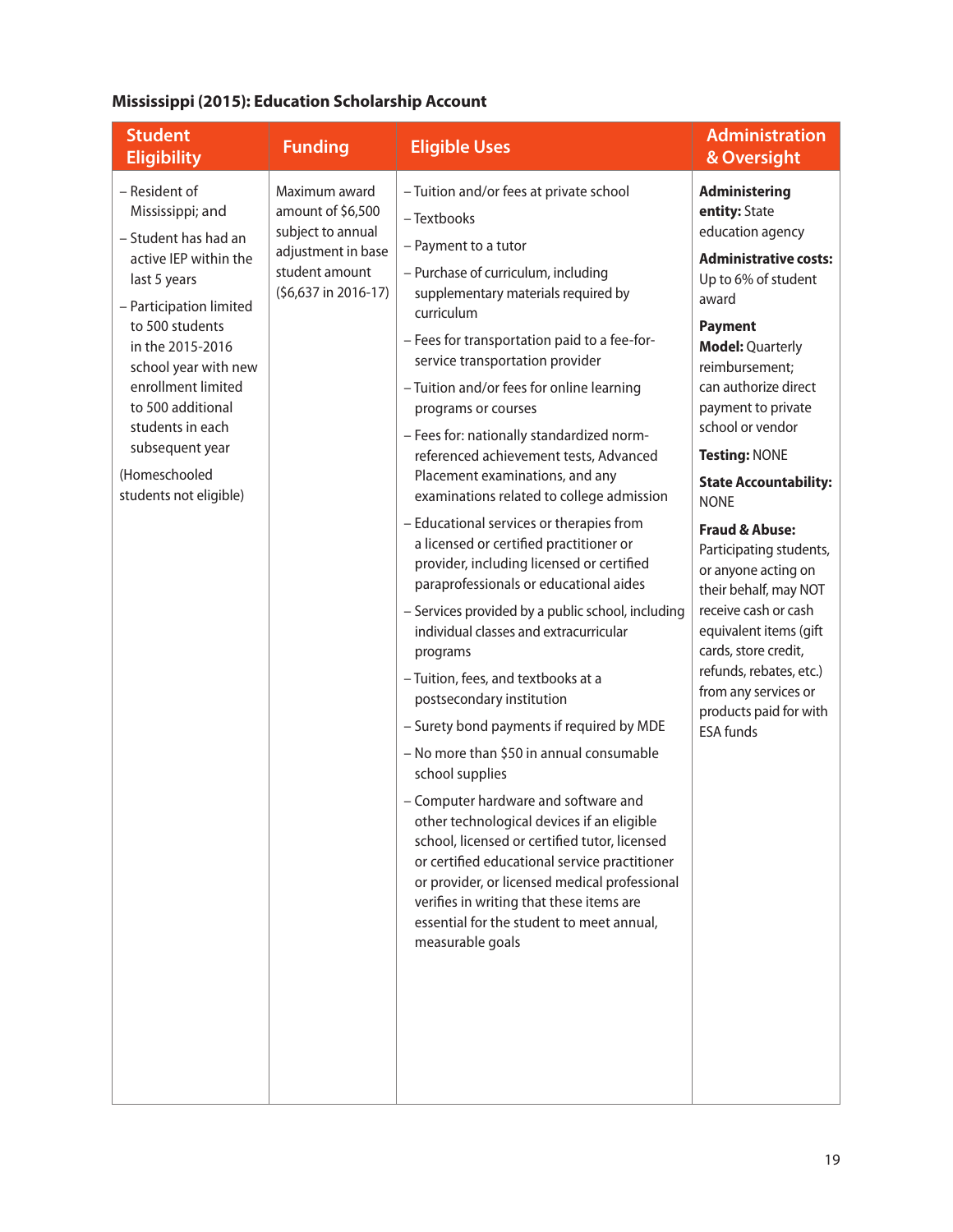# Sources

- <sup>1</sup> Khadaroo, S. T. (2015, June 3). Nevada's groundbreaking school-choice law: Help or hindrance to public system? Retrieved December 12, 2016, from The Christian Science Monitor, http://www.csmonitor.com/USA/Education/2015/0603/Nevada-sgroundbreaking-school-choice-law-Help-or-hindrance-to-public-system
- <sup>2</sup> Corona, B. (2015, January 30). The Future of School Choice: An Education Savings Account for Every Child. Retrieved December 12, 2016 from The Daily Signal, http://dailysignal.com/2015/01/30/future-school-choice-education-savingsaccount-every-child/
- <sup>3</sup> Pitzl, M.J. and Sanchez, Y.W. (2017, April 11). Did Arizona lawmakers get punked on school-voucher deal? Retrieved April 18, 2017 from http://www.azcentral.com/story/news/politics/arizona-education/2017/04/11/arizona- lawmakers-schoolvoucher- deal-enrollment- caps/100307408/
- <sup>4</sup> *A Performance Audit of the Arizona Department of Education—Empowerment Scholarship Accounts Program* (Arizona Auditor General, June 2016) at 7. Retrieved December 16, 2016, from https://www.azauditor.gov/sites/default/files/16-107\_Report. pdf (hereinafter, "Arizona 2016 Performance Audit").
- 5 Arizona State Senate, Fact Sheet on S.B. 1431/H.B. 2394 (As Enacted), http://www.azleg.gov/legtext/53leg/1R/summary/ S.1431ED\_ASENACTED.DOCX.htm
- <sup>6</sup> Mississippi Department of Education, *Education Scholarship Account Program: Frequently Asked Questions* (http://www.mde. k12.ms.us/docs/special-education-library/lk-esa-faq-16-17\_20160711142443\_728604.pdf?sfvrsn=2) (hereinafter, "MDE FAQ").
- 7 http://www.fldoe.org/schools/school-choice/k-12-scholarship-programs/gardiner/
- <sup>8</sup> Arizona Performance Audit 2016 at 6.
- 9 IEA Frequently Asked Questions, accessible at: http://www.tn.gov/education/topic/iea-faq
- 10 Nevada's Education Savings Account Program: FAQs, accessible at: http://www.nevadatreasurer.gov/uploadedFiles/ nevadatreasurergov/content/SchoolChoice/NVESA\_FAQ.pdf
- <sup>11</sup> Mississippi Department of Education ESA Flyer, accessible at: http://www.mde.k12.ms.us/docs/special-education-library/ mde-esa-flyer.pdf?sfvrsn=2
- <sup>12</sup> Arizona Auditor General, 2016 Performance Audit, Arizona Department of Education (June 2016). Accessible at: https://www.azauditor.gov/sites/default/files/16-107\_Report.pdf; Chief Financial Officer, State of Florida. (2016, May 20). Audit Report. Retrieved December 28, 2016, from http://www.myfloridacfo.com/aadir/docs/DOE%20 Report&Attchmt%20Mailed%2005-20-2016\_Redacted.pdf
- <sup>13</sup> Shakeel, M. Danish and Anderson, Kaitlin P. and Wolf, Patrick J., The Participant Effects of Private School Vouchers Across the Globe: A Meta-Analytic
- <sup>14</sup> *See* Dynarski, M. On negative effects of vouchers. Evidence Speaks Reports, Vol. 1, #18 (May 26, 2016). Available at: https://www.brookings.edu/wp-content/uploads/2016/07/vouchers-and-test-scores.pdf
- <sup>15</sup> Mississippi makes only the slightest of bows towards transparency by charging the Joint Legislative Committee on Performance Evaluation and Expenditure Review with conducting a biannual study that is primarily focused on funding for the program but must also include: parent and student satisfaction with the program; student performance on national norm-referenced tests if students choose to participate; student performance on Advanced Placement or college entrance examinations; and high school graduation and college acceptance rates in addition to looking at funding and policy issues. Miss. Code Ann. §37.181-13.
- <sup>16</sup> Tennessee Department of Education (2016), Individualized Education Account (IEA) Program: Summer 2016 School District Training, Retrieved December 19, 2016 from https://www.tn.gov/assets/entities/education/attachments/iea\_overview\_ districts\_2016\_summer\_training.pdf
- <sup>17</sup> Even here it should be noted that because Florida and Nevada permit the use of a wide range of norm-referenced assessments, these assessments lack any comparative value as against public school students taking the state assessment. Therefore, it is impossible to know how these students are performing compared to similarly situated public school students.
- <sup>18</sup> S.B. 302, Sec. 12, 2015 Leg., 78th Sess. (Nev. 2015).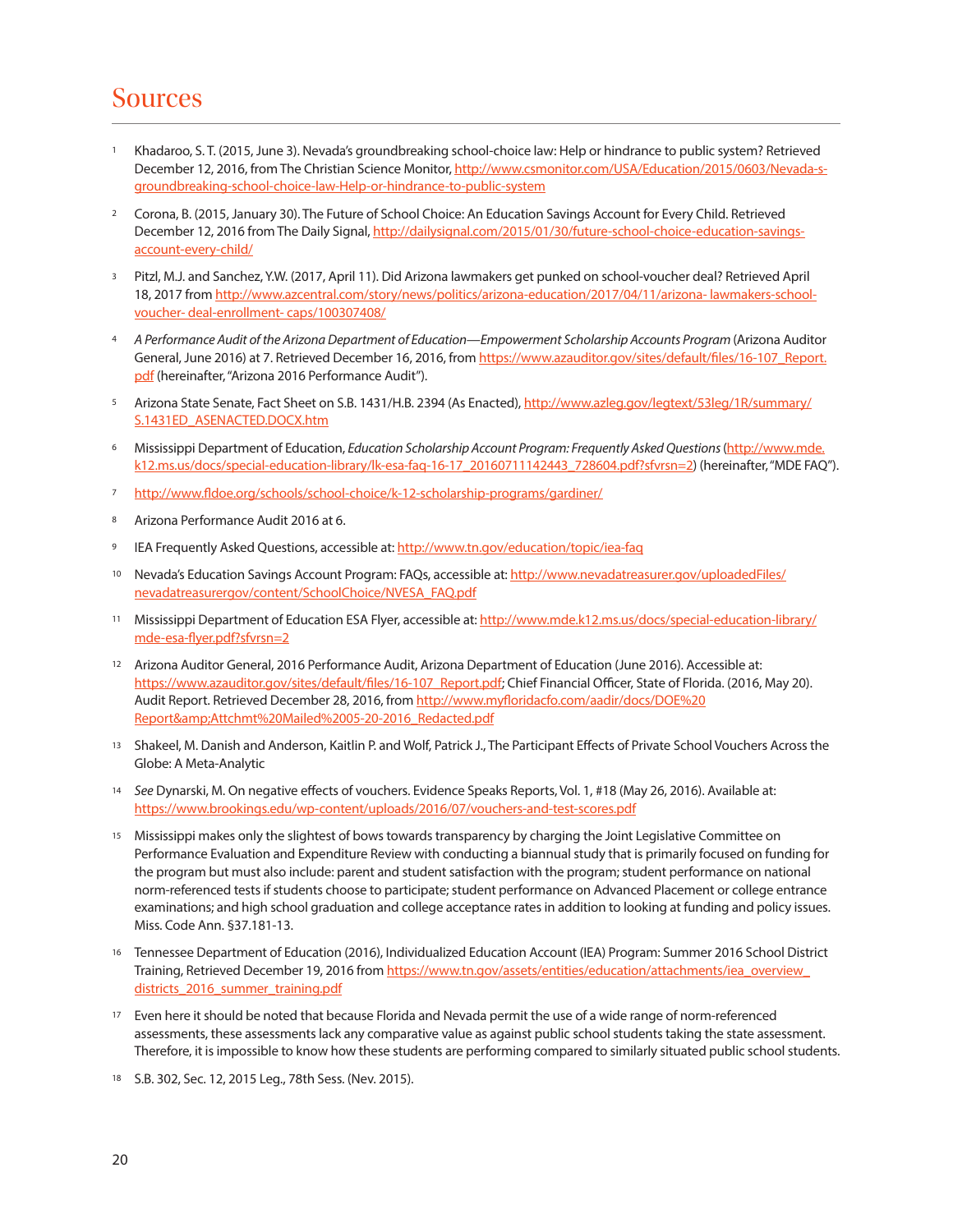- <sup>19</sup> O'Dell, R. and Sanchez, Y.W. (2016, July 7). State money helping wealthier kids go to private schools. Retrieved December 20, 2016, from The Arizona Republic, http://www.azcentral.com/story/news/arizona/politics/education/2016/02/23/statemoney-helping-wealthier-arizona-kids-go-private-schools/80303730/
- <sup>20</sup> Morton, N. and Chen, A. (2015, October 29). Most applicants for school-choice program are from wealthy neighborhoods. Retrieved December 22, 2016, from The Las Vegas Review-Journal, http://www.reviewjournal.com/news/education/mostapplicants-school-choice-program-are-wealthy-neighborhoods
- <sup>21</sup> Almazan, S. and Marshall, D.S. (June 2016). *School Vouchers and Students With Disabilities: Examining Impact in the Name of Choice*. Retrieved, December 28th , 2016, from https://c.ymcdn.com/sites/copaa.site-ym.com/resource/resmgr/2016\_ Conference/COPAA\_Voucher\_paper\_final\_R6.pdf
- <sup>22</sup> Matthews, C. (2015, October 26). Memorandum on State Legislator Focus Groups: Five Key Takeaways and Site Summaries. Retrieved, December 22, 2016, from https://www.edchoice.org/wp-content/uploads/2016/09/Legislator-Focus-Groups-Memo-1.pdf
- <sup>23</sup> Tennessee Department of Education, Tennessee Individualized Education Account (IEA) Program Parent Handbook. Retrieved, December 22, 2016, from https://www.tn.gov/assets/entities/education/attachments/iea\_parent\_handbook.pdf at 23 (emphasis in original).
- <sup>24</sup> Stet
- <sup>25</sup> O'Dell, R. and Sanchez, Y.W. (2017, April 8). Why Arizona officials don't know which private schools benefit from expanding voucher program. Retrieved April 20, 2017, from: http://www.azcentral.com/story/news/politics/arizonaeducation/2017/04/08/arizona- voucher-expansion-private- schools/100147404/
- <sup>26</sup> Chief Financial Officer, State of Florida. (2016, May 20). Audit Report. Retrieved December 28, 2016, from http://www.myfloridacfo.com/aadir/docs/DOE%20Report&Attchmt%20Mailed%2005-20-2016\_Redacted.pdf
- <sup>27</sup> Clark, K. M. (2016, May 25). Audit raises questions on eligibility of some Florida students in voucher education program. Retrieved December 28, 2016, from http://www.miamiherald.com/news/state/florida/article79811832.html